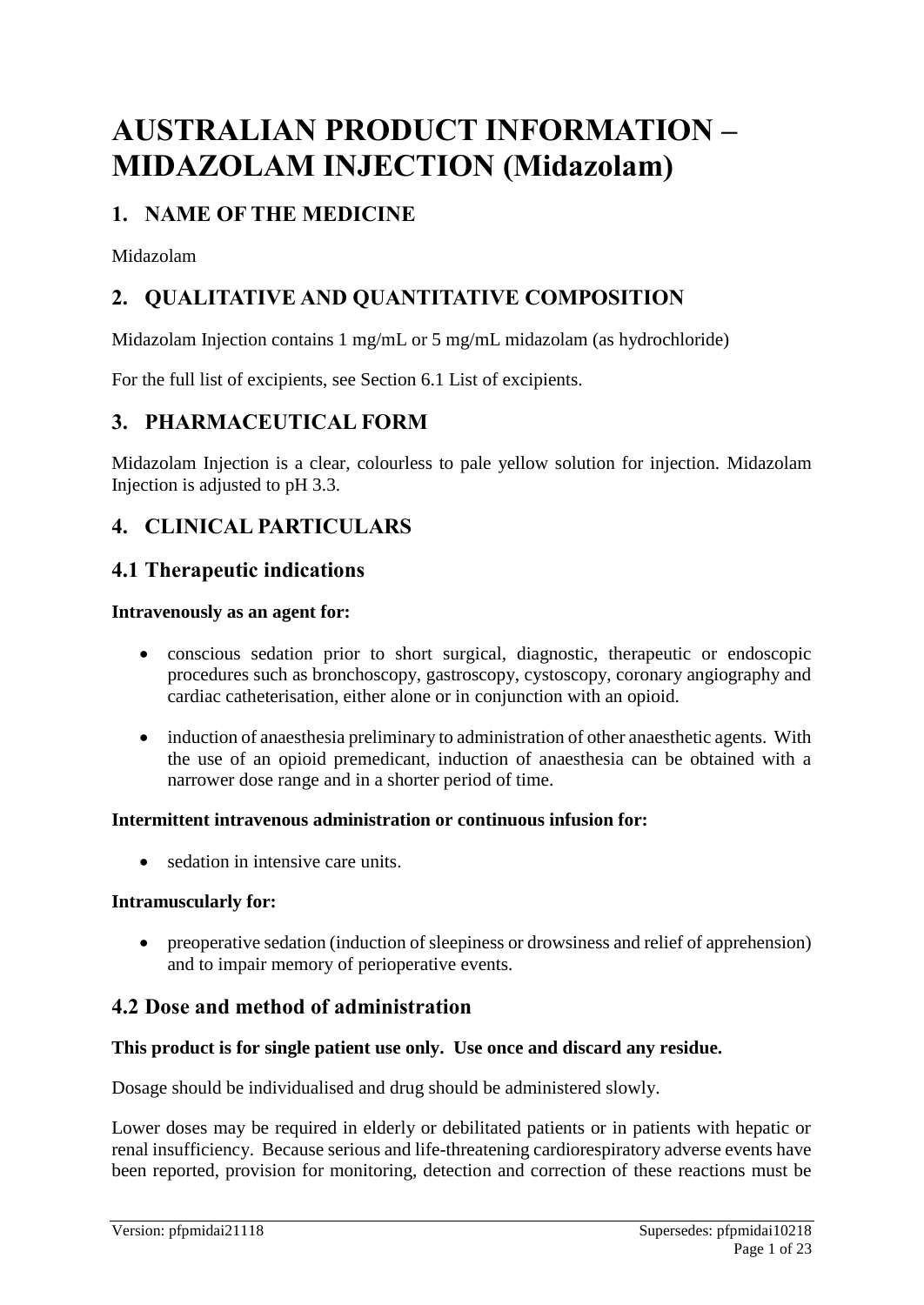made for every patient to whom midazolam is administered, regardless of age or health status. The dosage of midazolam administered should be adjusted according to the type and amount of premedication used.

#### **Intravenous administration**

*Endoscopic or cardiovascular procedures:* For conscious sedation, midazolam can be used either alone or together with an opioid immediately before the procedure with supplemental doses to maintain the desired level of sedation throughout the procedure**.**

*For peroral procedures:* the use of an appropriate topical anaesthetic is recommended. For bronchoscopic procedures, the use of an opioid premedicant is recommended. Individual response will vary with age, physical status and concomitant medications, but may also vary independent of these factors.

Titrate dosage to desired sedative end point, such as slurring of speech, with slow administration immediately prior to the procedure. The initial dose should be given over a period of at least 2 minutes. Wait an additional 2 or more minutes to fully evaluate the sedative effect. When titrating the dose 2 or more minutes should be allowed after each increment.

In healthy adults the initial dose is approximately 2.5 mg. Some patients may respond to as little as 1 mg. Further doses of 1 mg may be given if necessary. A total dose greater than 5 mg is not usually necessary to reach the desired end point.

In cases of severe illness and in elderly patients the initial dose must be reduced to 1 to 1.5 mg. Total doses greater than 3.5 mg are not usually necessary.

If an opioid premedicant or other CNS depressant is used the dose of midazolam should be lowered by 25% to 30%.

*Induction of anaesthesia***:** The dosage of midazolam should be determined by the response of the individual patient. Administration should be by slow intravenous injection until consciousness is lost using approximately 0.15-0.2 mg/kg (10-15 mg) administered at a rate of approximately 2.5 mg per 10 seconds. Maximum sedation is usually reached after 2-3 minutes but if required a further dose up to a total of 0.35 mg/kg may be administered. The onset of sedation has not been found to be dose-dependent but the time to recovery is related to the amount of drug administered.

Midazolam should be used with opioid analgesics as it does not have analgesic properties and opioid analgesics enhance its anaesthetic-inducing properties.

*Intravenous sedation in ICU:* For sedation in ICU, the recommended infusion rate is 0.03-0.2 mg/kg/hour. The dosage should be individualised and midazolam titrated to the desired state of sedation according to the clinical need, physical status, age and concomitant medication. It may be possible to reduce the dose (infusion rate) once the therapeutic effect has been obtained.

The dosage should be reduced in hypovolemic, vasoconstricted and hypothermic patients.

After prolonged intravenous administration of midazolam, abrupt discontinuation of the product may be accompanied by withdrawal symptoms. Therefore, a gradual reduction of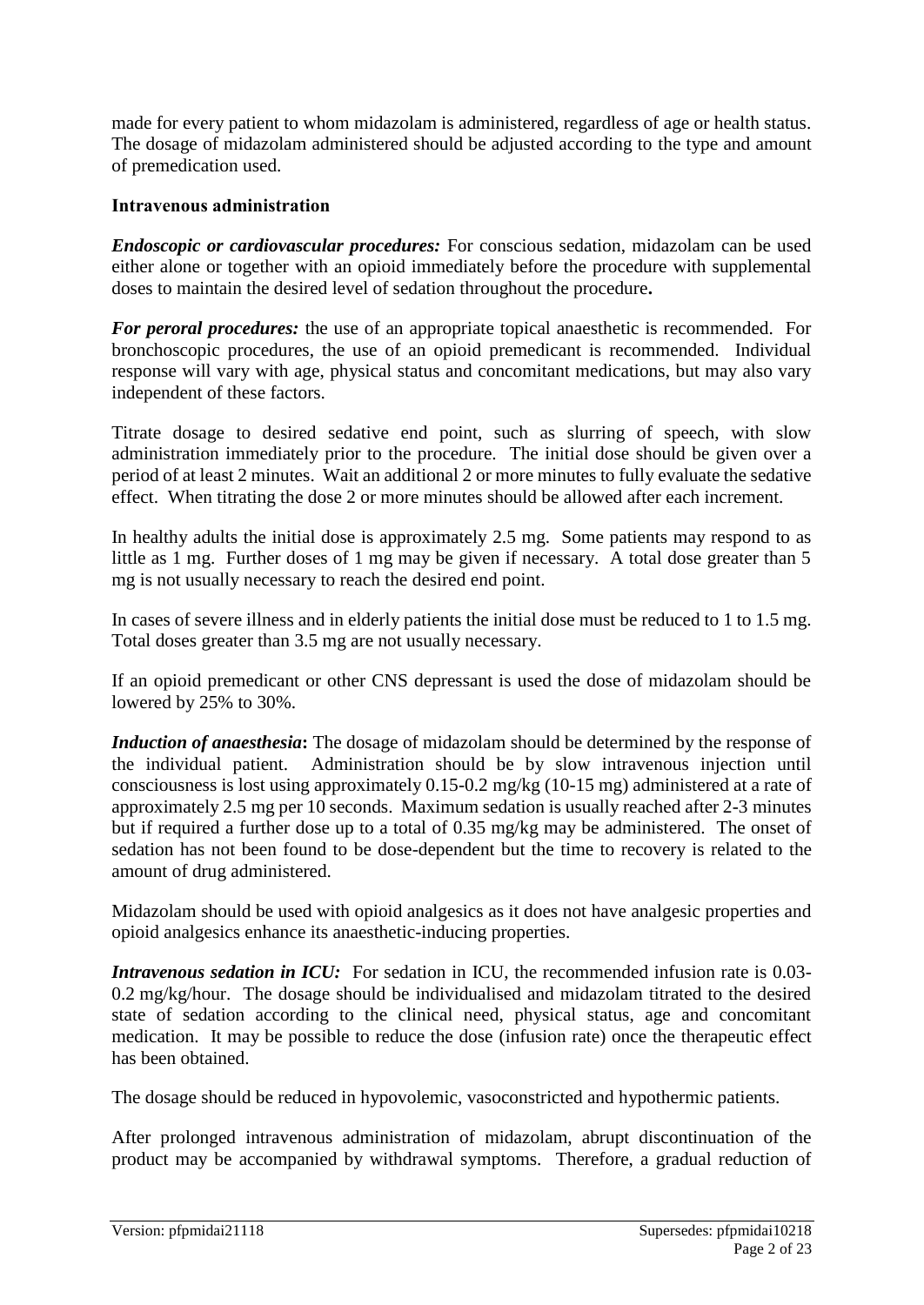midazolam is recommended. Midazolam can be used in neurosurgical patients with increased intracranial pressure.

#### **Intramuscular administration**

**For preoperative sedation:** induction of sleepiness or drowsiness and relief of apprehension and to impair memory of preoperative events.

For intramuscular use, midazolam should be injected deep in a large muscle mass.

The recommended premedication dose of midazolam for good risk adult patients below the age of 60 years is 0.07 to 0.08 mg/kg intramuscular (approximately 5 mg intramuscular) administered approximately one hour before surgery.

The dose must be individualised and reduced when intramuscular midazolam is administered to patients with chronic obstructive pulmonary disease, other higher risk surgical patients, patients 60 or more years of age, and patients who have received concomitant opioids or other CNS depressants (see Section 4.8 Adverse effects (undesirable effects)). In a study of patients 60 years or older who did not receive concomitant administration of opioids, 2 to 3 mg (0.02 to 0.05 mg/kg) of midazolam produced adequate sedation during the preoperative period. In approximately 25% of patients, 1 mg provided satisfactory sedation. As with any potential respiratory depressant, these patients require special observation for signs of cardio-respiratory depression after receiving intramuscular midazolam.

Onset is within 15 minutes, peaking at 30 to 60 minutes. It can be administered concomitantly with atropine sulfate or hyoscine hydrobromide and reduced doses of opioids.

#### **Special Dosage Instructions**

#### *Rrenal impairment*

In patients with severe renal impairment, Midazolam may be accompanied by more pronounced and prolonged sedation, possibly including clinically relevant respiratory and cardiovascular depression. Midazolam should therefore be dosed carefully in this patient population and titrated for the desired effect (see Section 4.4 Special warnings and precautions for use, Use in renal impairment).

#### *Hepatic impairment*

The clinical effects in patients with hepatic impairment may be stronger and prolonged. The dose of Midazolam may have to be reduced and vital signs should be monitored (see Section 4.4 Special warnings and precautions for use, Use in hepatic impairment and 5.2 Pharmacokinetic properties).

#### **Dilution and admixture**

Midazolam may be mixed in the same syringe with frequently used premedicants: morphine sulfate, pethidine, atropine sulfate or hyoscine. Midazolam is compatible with normal saline, glucose 5% and 10% in water, fructose intravenous infusion (levulose 5%), potassium chloride, sodium chloride and calcium chloride intravenous infusion (Ringer's solution) and compound sodium lactate intravenous infusion (Hartmann's solution).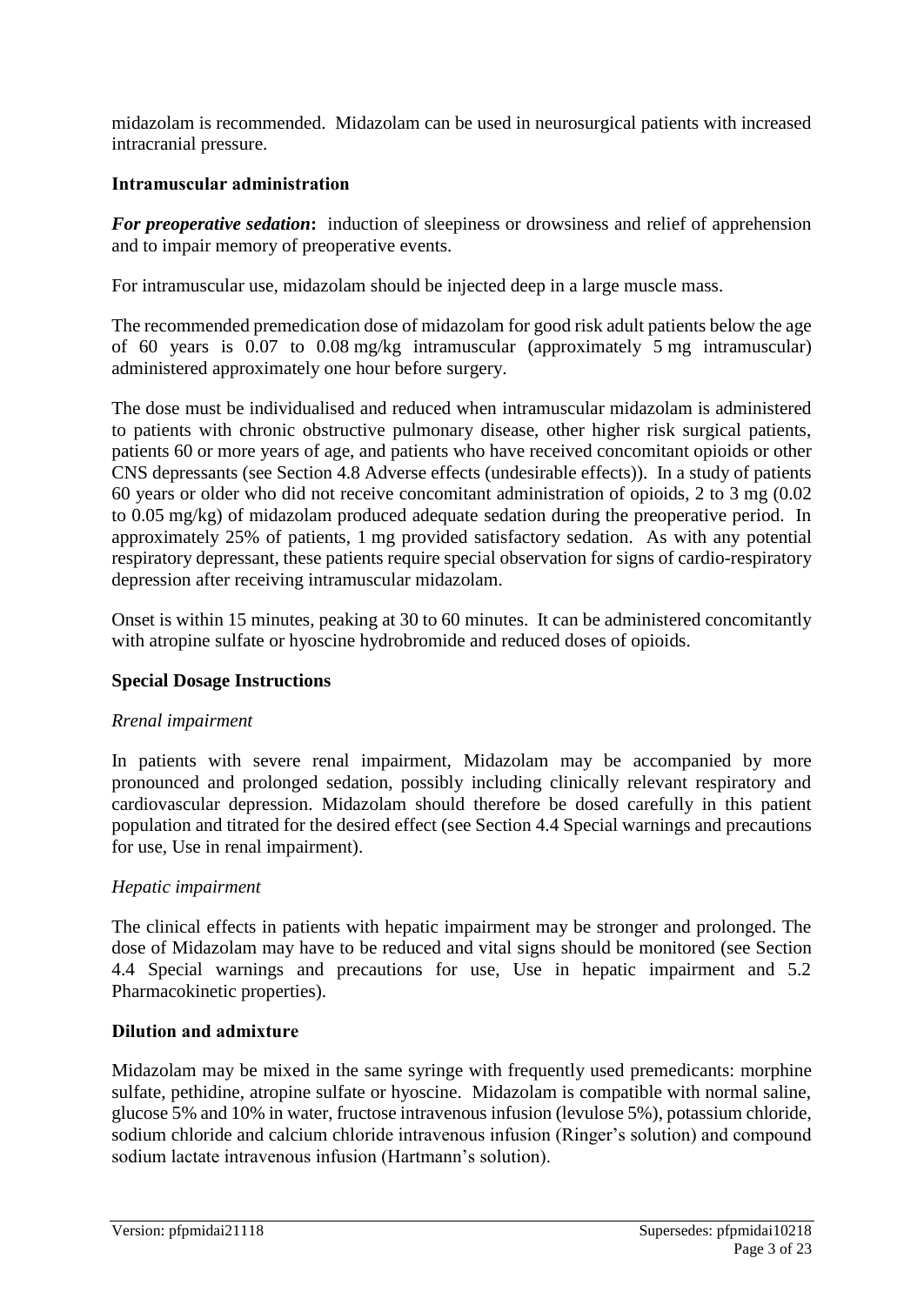The 15 mg/3 mL, 5 mg/mL and 5 mg/5 mL formulations may be diluted to facilitate slow injection.

The 50 mg/10 mL ampoules may be added to the infusion solutions in a mixing ratio of 15 mg midazolam per 100-1000 mL infusion solution.

The product and its admixtures contain no antimicrobial agent. In order to reduce microbiological hazards it is recommended that further dilution be effected immediately prior to use and infusion commenced as soon as practicable after preparation of the admixture.

Infusion should be completed within 24 hours of preparation and the residue discarded, however infusion with calcium chloride intravenous infusion (Ringer's solution) and compound sodium lactate intravenous infusion (Hartmann's solution) should be completed within 4 hours as the potency of midazolam is known to decrease. Any storage of diluted solution should be at 2°C to 8°C.

### **4.3 Contraindications**

- Patients with hypersensitivity to benzodiazepines or any of their formulation excipients
- Patients with Myasthenia gravis
- Patients in shock, coma or in acute alcoholic intoxication with depression of vital signs
- Patients with acute narrow angle glaucoma. Benzodiazepines may be used in patients with open angle glaucoma only if they are receiving appropriate therapy. Measurements of intraocular pressure in patients without eye disease show a moderate lowering following induction with midazolam. Patients with glaucoma have not been studied.

### **4.4 Special warnings and precautions for use**

Intravenous midazolam should only be used where appropriate equipment and personnel are available for continuous monitoring of cardiorespiratory function and for resuscitation procedures.

Midazolam must never be used without individualisation of dosage. Midazolam should not be administered by rapid or single bolus intravenous administration (see Section 4.2 Dose and method of administration). Extravasation should also be avoided. The hazards of intra-arterial injection of midazolam into humans are unknown. Precautions against unintended intraarterial injection should be taken.

Patients should be continuously monitored for early signs of under-ventilation or apnoea. Vital signs should continue to be monitored during the recovery period. During intravenous application of midazolam respiratory depression, apnoea, respiratory arrest and/or cardiac arrest have occurred. In some cases where this was not recognised promptly and treated, hypoxic encephalopathy or death has resulted. These life-threatening incidents may occur especially in elderly patients or patients with pre-existing respiratory insufficiency, especially if the injection is given too rapidly or with excessive doses. Particular care must be taken when administering the drug by intravenous route, in the elderly, to very ill patients, high-risk surgical patients and to those with significant hepatic impairment, (benzodiazepines may precipitate or exacerbate encephalopathy in patients with severe hepatic impairment), chronic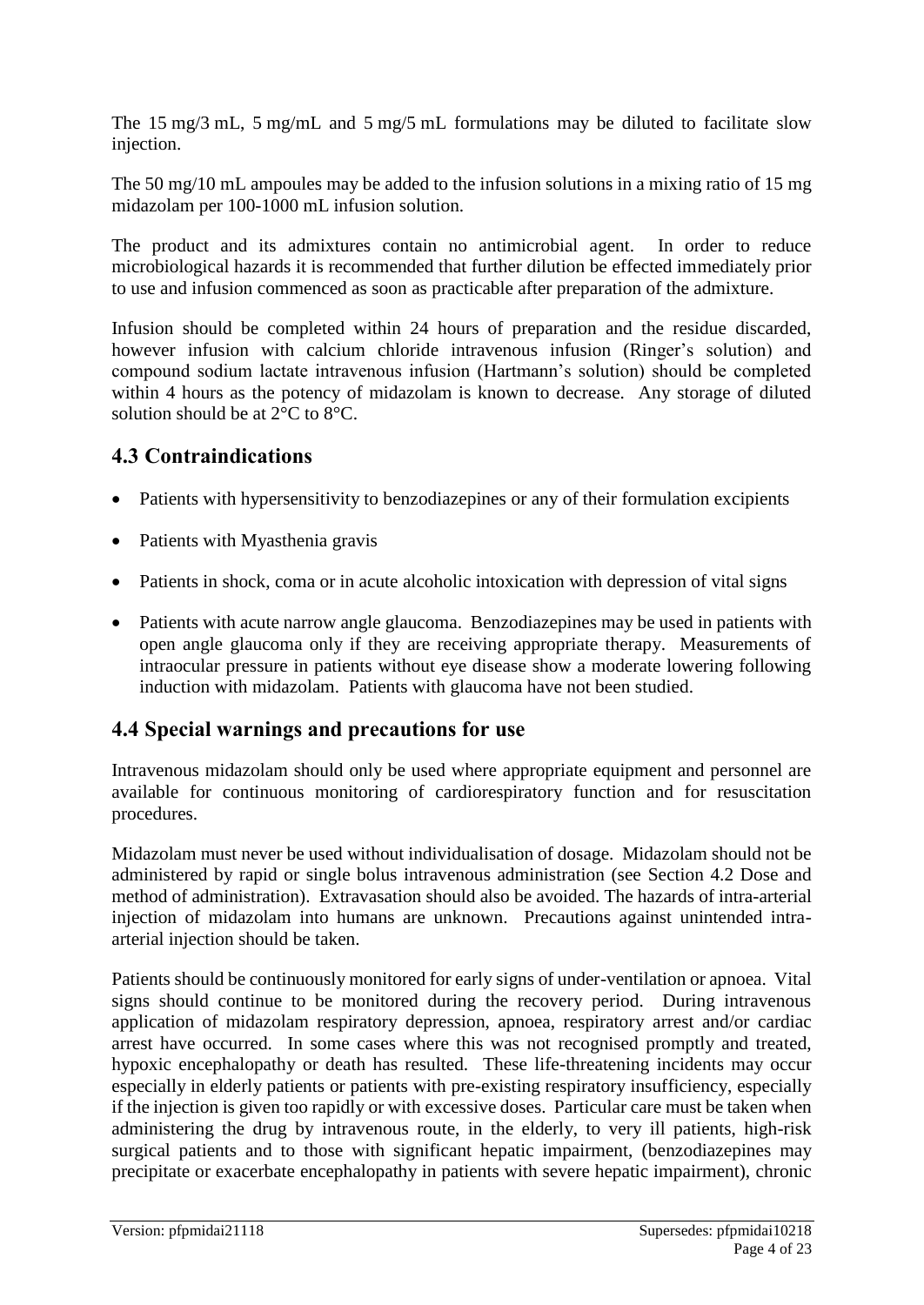renal insufficiency, congestive heart failure, or with limited pulmonary reserve because of the possibility of apnoea or respiratory depression may occur. These patients require lower doses whether premedicated or not.

Benzodiazepines are not recommended for the primary treatment of psychotic illness.

#### **Preoperative sedation**

Adequate observation of the patient after preoperative sedation of Midazolam Injection is mandatory as individual sensitivity varies and symptoms of overdose may occur.

Patients with chronic obstructive pulmonary disease are unusually sensitive to the respiratory depressant effect of midazolam.

Elderly patients frequently have inefficient function of one or more organ systems and dosage requirements have been shown to be reduced with age. Patients with chronic renal failure and patients with congestive heart failure eliminate midazolam more slowly.

In some intensive care patients, and in some elderly patients given midazolam by intravenous infusion for prolonged sedation, the elimination half-life was found to increase by up to six times. (See Section 5.2 Pharmacokinetic properties).

Particular care should be exercised in the use of intravenous midazolam in patients with uncompensated acute illnesses, such as severe fluid or electrolyte disturbances.

There have been rare reports of hypotensive episodes requiring treatment during or after diagnostic or surgical manipulations in patients who have received midazolam. Hypotension occurred more frequently in the conscious sedation studies in patients premedicated with an opioid.

A gradual dose reduction is recommended in patients on a prolonged intravenous dose of midazolam. Abrupt cessation of therapy may lead to withdrawal symptoms. The following withdrawal symptoms may occur: headaches, diarrhoea, muscle pain, extreme anxiety, tension, sleep disturbances, restlessness, confusion, irritability, mood changes, hallucinations and convulsions. In severe cases, the following symptoms may occur: depersonalisation, numbness and tingling of the extremities, hypersensitivity to light, noise and physical contact.

Reactions such as restlessness, agitation, irritability, involuntary movements (including tonic/clonic movements and muscle tremor), hyperactivity, combativeness, delusion, anger, aggressiveness, anxiety, nightmares, hallucinations, psychoses, inappropriate behaviour or other adverse behavioural effects have been reported. These reactions may be due to inadequate or excessive dosing or improper administration of midazolam, however, consideration should be given to the possibility of cerebral hypoxia or true paradoxical reactions. Should such reactions occur, the response to each dose of midazolam and all other drugs including local anaesthetics should be evaluated before proceeding. If midazolam is the suspected cause, the use of the drug should be discontinued.

\* The concomitant use of midazolam with alcohol or/and CNS depressants, including opioids, should be avoided. Such concomitant use has the potential to increase the clinical effects of midazolam possibly including severe sedation or clinically relevant respiratory depression, coma, and death. Limit dosages and durations to the minimum required. Concomitant use of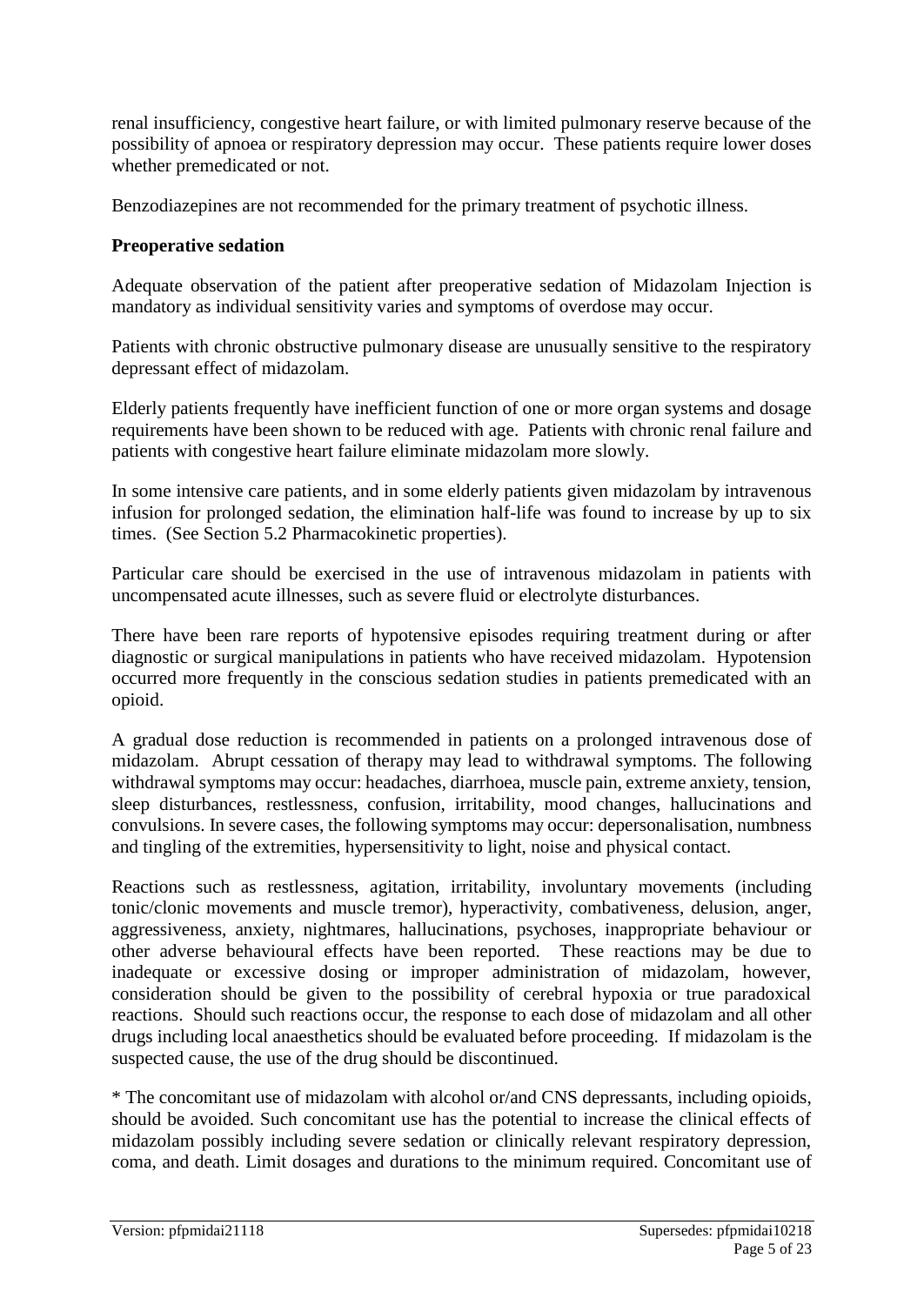barbiturates, alcohol or other central nervous system depressants increases the risk of underventilation or apnoea and/or cardio-ventricular depression\* and may contribute to a profound and/or prolonged drug effect that could result in coma or death. When midazolam is used with an opioid analgesic, the dosage of both agents should be reduced. Opioid premedication also reduces the ventilatory response to carbon dioxide stimulation.

The hazards of intra-arterial injection of midazolam solutions into humans are unknown; therefore, precautions against unintended intra-arterial injection should be taken. Extravasation should also be avoided.

After parenteral administration of midazolam, patients should not be discharged from hospital for at least 3 hours, and responsibility for medical supervision of discharge shall lie with a physician (preferably the treating physician) and then, if possible, only if accompanied by a responsible person. The decision as to when patients may again engage in activities requiring complete mental alertness, operate hazardous machinery or drive a motor vehicle must be individualised. Gross tests of recovery from the effects of midazolam cannot be relied upon to predict reaction time under stress. When midazolam is used with other drugs during anaesthesia, the contribution of these can vary and should also be considered.

Midazolam does not protect against the increase in intracranial pressure or against the heart rate rise and/or blood pressure rise associated with endotracheal intubation under light general anaesthesia.

Since an increase in cough reflex and laryngospasm may occur with peroral endoscopic procedures, the use of a topical anaesthetic agent and the availability of necessary counter measures are recommended. The use of an opioid premedicant is recommended for bronchoscopies.

Administration of a muscle relaxant may sometimes be necessary to overcome midazolamassociated hiccoughs.

As with other benzodiazepines midazolam may have the potential to cause dependence. Benzodiazepines should be avoided in patients with a history of alcohol or drug abuse. The risk of dependence increases with the duration of treatment; it is also greater in patients with a medical history of alcohol and/or drug abuse.

Midazolam should be used with extreme caution in patients with sleep apnoea syndrome and patients should be regularly monitored.

#### **Use in the elderly**

There have been reports of falls and fractures in benzodiazepine users. An increased risk for falls and fractures has been recorded in elderly benzodiazepine users. The risk is increased in those taking concomitant sedatives (including alcoholic beverages) and in the elderly.

#### **Paediatric use**

#### *Paediatric Neurotoxicity*

Some published studies in children have observed cognitive deficits after repeated or prolonged exposures to anaesthetic agents early in life. These studies have substantial limitations, and it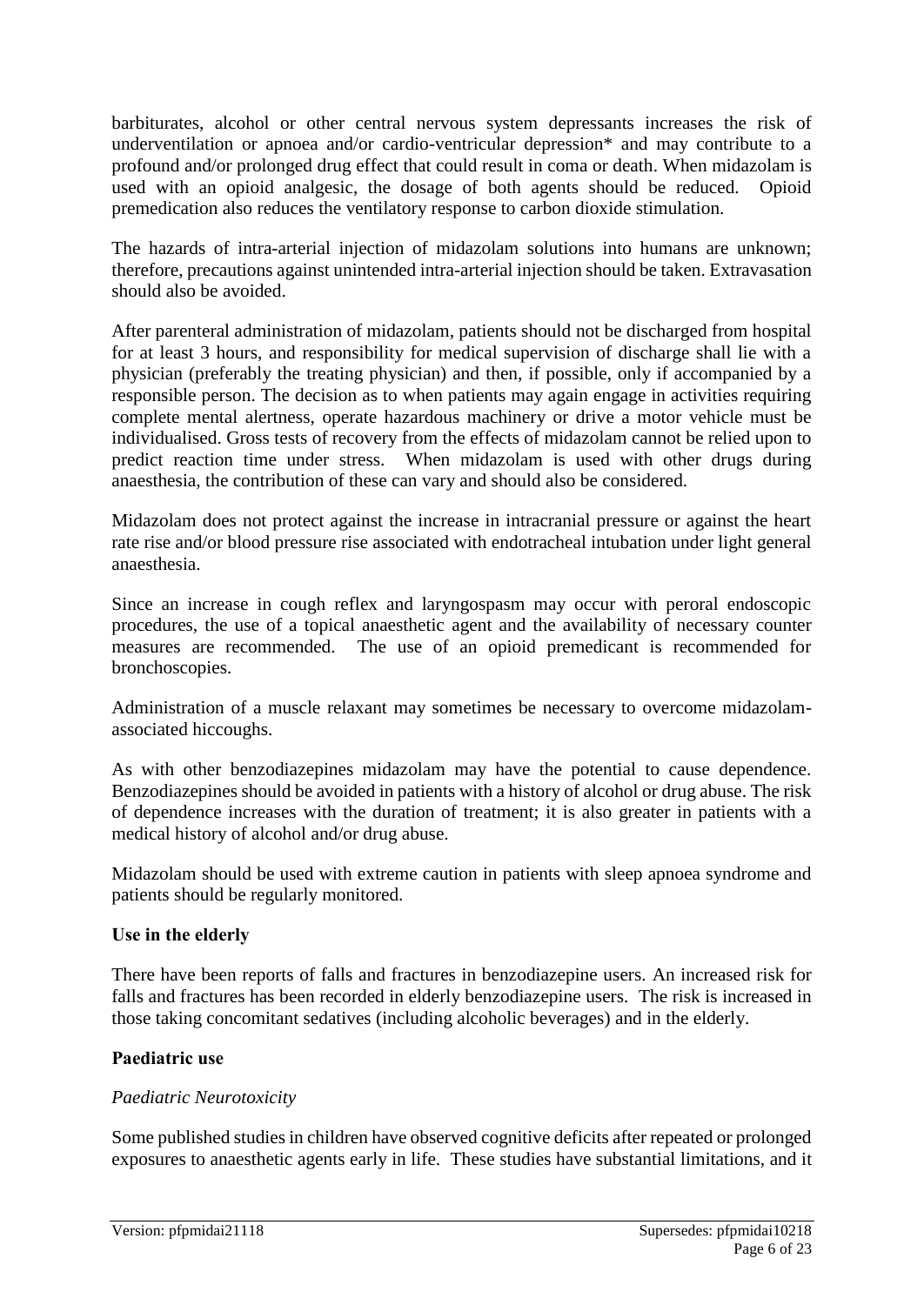is not clear if the observed effects are due to the anaesthetic/analgesic/sedation drug administration or other factors such as the surgery or underlying illness.

Published animal studies of some anaesthetic/analgesic/sedation drugs have reported adverse effects on brain development in early life and late pregnancy. The clinical significance of these nonclinical finding is yet to be determined

With inhalation or infusion of such drugs, exposure is longer than the period of inhalation or infusion. Depending on the drug and patient characteristics, as well as dosage, the elimination phase may be prolonged relative to the period of administration.

Safety and effectiveness of midazolam in children below the age of 8 have not been established. Pharmacokinetics in children have not been established and may differ from adults.

Nonclinical research has shown that administration of anaesthetic and sedation drugs that block N-methyl-D-aspartate (NMDA) receptors and/or potentiate GABA activity can increase neuronal cell death in the brain and result in long-term cognitive deficits of juvenile animals when administered at either high doses, or for prolonged periods, or both during the period of peak brain development. The mechanism of action of midazolam includes potentiation of GABA activity.

#### **Use in renal impairment**

There is a greater likelihood of adverse drug reactions in patients with severe renal impairment (see Section 4.2 Dose and method of administration, Special dosage instructions and 5.2 Pharmacokinetic properties, Pharmacokinetics in special populations).

#### **Use in hepatic impairment**

Hepatic impairment reduces the clearance of intravenous midazolam with a subsequent increase in terminal half-life. Therefore, the clinical effects may be stronger and prolonged. The required dose of midazolam may have to be reduced and proper monitoring of vital signs should be established (see Section 4.2 Dose and method of administration, Special dosage instructions and 5.2 Pharmacokinetic properties, Pharmacokinetics in special populations).

#### **Effects on laboratory tests**

Midazolam has not been shown to interfere with results obtained in clinical laboratory tests.

### **4.5 Interactions with other medicines and other forms of interactions**

#### **Specific interaction studies**

Midazolam can enhance the central sedative effect of neuroleptics, tranquillisers, antidepressants, sleep-inducing drugs, analgesics, anaesthetics, antipsychotics, anxiolytics, antiepileptic drugs and sedative antihistamines. This potentiation of effect can in certain cases be of advantage therapeutically.

There is a potentially relevant interaction between midazolam and compounds which inhibit or induce certain hepatic enzymes (particularly CYP3A). Data clearly indicates that these compounds influence the pharmacokinetics of midazolam and this may lead to altered degree and/or duration of prolonged sedation. At present, enzyme induction is known to occur *in vivo*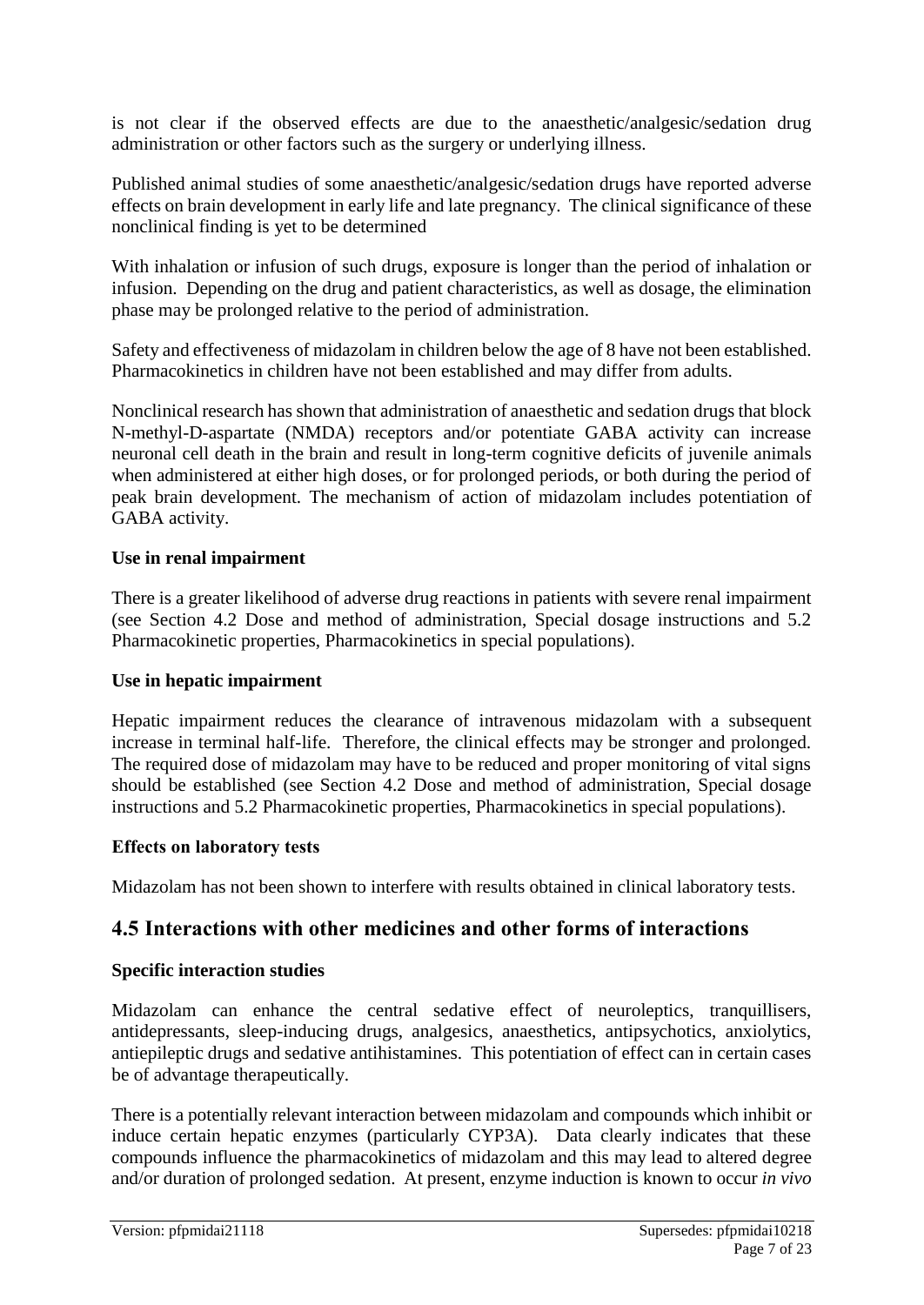with rifampicin, carbamazepine and phenytoin, and enzyme inhibition occurs with cimetidine, erythromycin, diltiazem, verapamil, ketoconazole, fluconazole, itraconazole, ritonavir and saquinavir.

Therefore patients receiving the above compounds or others which inhibit CYP3A together with midazolam should be monitored carefully for the first few hours after administration of midazolam. During long-term midazolam infusions, a reduction of up to 50% of the initial dose followed by careful titration is recommended. Studies have shown that ranitidine has no influence on the pharmacokinetics of parenterally given midazolam.

In some patients the mutual potentiation of alcohol and midazolam can produce unforeseeable reactions (no alcoholic beverages for at least 12 hours after parenteral administration).

The sedative effect of intravenous midazolam is accentuated by premedication. Consequently, the dosage of midazolam should be adjusted according to the type and amount of premedication administered.

The plasma concentration of midazolam, following oral administration, has been shown to increase when used in combination with erythromycin, which results in a potentiation of midazolam's sedative effect. A much smaller change in plasma concentration with no observed potentiation of the sedative effects was observed following intravenous administration of midazolam, however, caution is advised.

A moderate reduction in induction dosage requirements of thiopentone (about 15%) has been noted following use of intramuscular midazolam for premedication. Simultaneous administration of cimetidine (but not ranitidine) has been reported to reduce clearance of midazolam. Displacement of midazolam from its plasma protein binding sites by sodium valproate may increase the response to midazolam and, therefore, care should be taken to adjust the midazolam dosage in patients with epilepsy.

The intravenous administration of midazolam decreases the minimum alveolar concentration (MAC) of halothane required for general anaesthesia. This decrease correlates with the dose of midazolam administered. The effects of midazolam can be reversed by the benzodiazepine antagonist flumazenil.

#### **Pharmacokinetic Drug-Drug Interaction (DDI)**

Midazolam is almost exclusively metabolised by CYP3A (primarily CYP 3A4 and also CYP 3A5). Inhibitors and inducers of CYP3A have the potential to increase and decrease the plasma concentrations and, subsequently, the pharmacodynamic effects of midazolam. Therefore, it is recommended to carefully monitor the clinical effects and vital signs during the use of midazolam when co-administered with a CYP3A inhibiting or inducing drug.

No mechanism other than modulation of CYP3A activity has been proven as a source for a clinically relevant pharmacokinetic DDI with midazolam. However, acute protein displacement from albumin is a theoretical possibility of drug interaction with drugs that have high therapeutic serum concentrations, as has been hypothesized for valproic acid (see below). Midazolam is not known to change the pharmacokinetics of other drugs.

When co-administered with a CYP3A-inhibitor, the clinical effects of midazolam may be stronger and also longer lasting and a lower dose may be required. Conversely, the effect of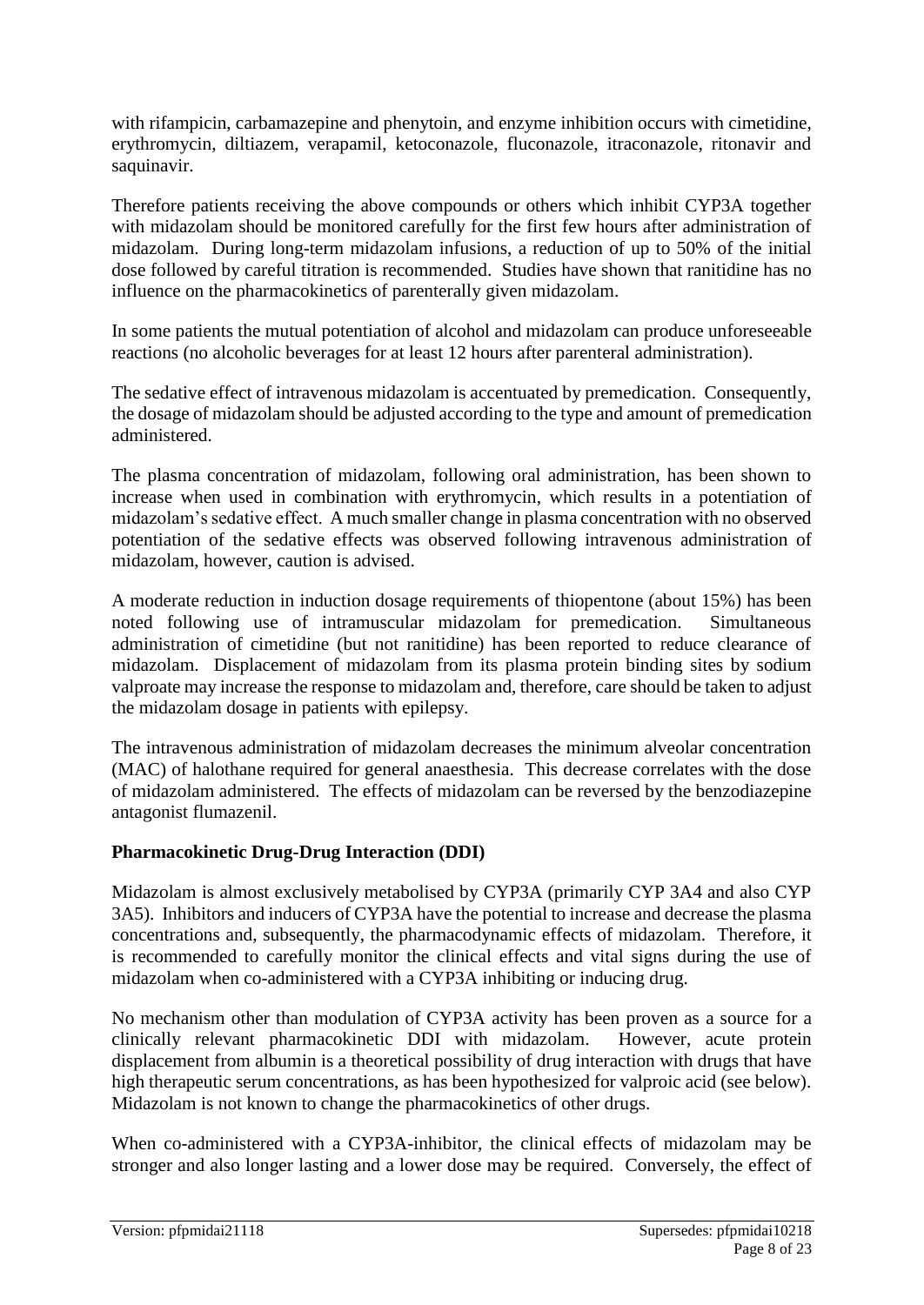midazolam may be weaker and the duration of effect shorter when co administered with a CYP3A-inducer and a higher dose may be required.

In case of CYP3A induction and irreversible inhibition (so-called mechanism based inhibition), the effect on the pharmacokinetics of midazolam may persist for a period of several days up to several weeks after administration of the CYP3A modulator. Examples of mechanism based CYP3A inhibitors include antibacterials (e.g. clarithromycin, erythromycin, isoniazid); antiretroviral agents (e.g. HIV protease inhibitors, such as ritonavir (including ritonavir-boosted protease inhibitors), delavirdine); calcium channel blockers (e.g. verapamil, diltiazem); tyrosine kinase inhibitors (e.g. imatinib, lapatinib, idelalisib, or the oestrogen receptor modulator, raloxifene and several herbal constituents (e.g. bergamottin). In contrast to other mechanism based inhibitors, ethinyloestradiol combined with norgestrel or gestodene (used for oral contraception) and grapefruit juice (200 mL) did not modify exposure to midazolam to a clinically significant degree.

The range of the inhibiting/inducing potency of drugs is wide. The antifungal ketoconazole, a very potent CYP3A inhibitor, increased the plasma concentration of intravenous midazolam by approximately 5-fold. The tuberculostatic drug, rifampicin, belongs to the strongest inducers of CYP3A and its co-administration resulted in a decrease in the  $AUC_{0-\infty}$  of intravenous midazolam by approximately 60%.

The administration route of midazolam also determines the magnitude of change in its pharmacokinetics due to CYP3A modulation: (i) The change in plasma concentration is expected to be less for intravenous compared with oral administration of midazolam. This is because CYP3A modulation not only affects the systemic clearance, but also the bioavailability of oral midazolam. (ii) There are no studies available investigating the effect of CYP3A modulation on the pharmacokinetics of midazolam after either rectal or intramuscular administration. After rectal administration the drug partially bypasses the liver and the expression of CYP3A is lower in the colon compared with the upper gastrointestinal tract. Therefore, it is expected that the change in midazolam plasma concentration, due to CYP3A modulation, will be less for the rectal than for the oral route of administration. After intramuscular administration, the drug directly enters the systemic circulation. Therefore, it is expected that the effect of CYP3A modulation will be similar to that for intravenous administration of midazolam. (iii) In line with pharmacokinetic principles, clinical studies have shown that after a single intravenous dose of midazolam, in the presence of CYP3A inhibition, the change in maximal clinical effect due to CYP3A modulation will be minor, whereas the duration of effect may be prolonged. However, after prolonged dosing of midazolam, both the magnitude and duration of effect may be increased.

The following listing gives examples of clinical pharmacokinetic drug-drug interactions with midazolam after intravenous administration. Importantly, any drug shown to possess CYP3Amodulating effects, either in vitro or in vivo, has the potential to change the plasma concentration of midazolam, and therefore its effects. The listing includes information from clinical drug-drug interaction studies for oral midazolam. As outlined above, the change in plasma concentration is expected to be less for intravenous compared with oral midazolam.

#### **Drugs that inhibit CYP3A**

Patients receiving compounds which inhibit CYP3A should not be administered midazolam whenever possible. Otherwise, the dose of midazolam should be adjusted and the patient kept under careful surveillance. There is a potential interaction with the following: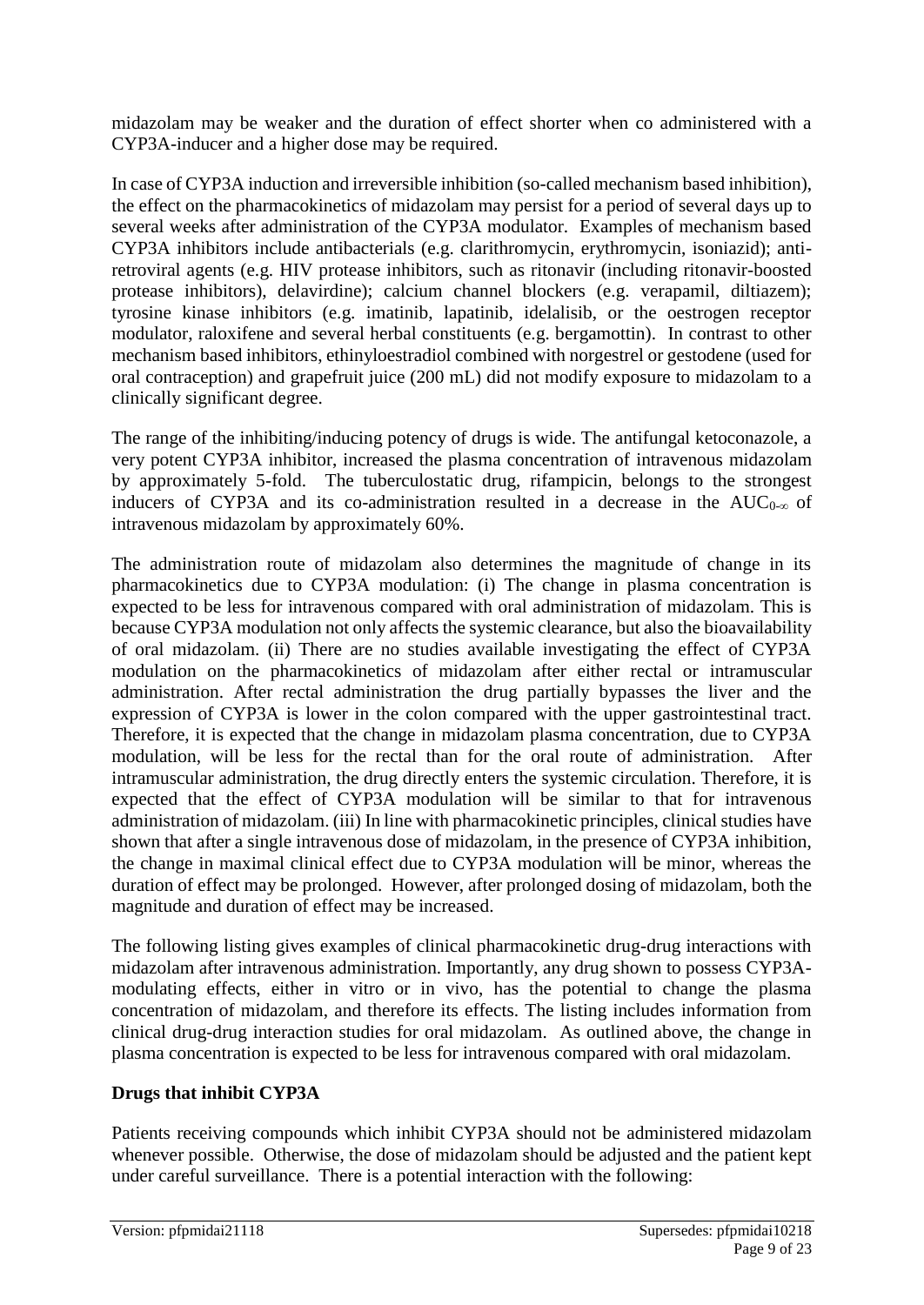#### Azole antifungals

- *Ketoconazole and voriconazole:* Increased the AUC<sub>0∞</sub> of intravenous midazolam by 5fold and 3-4 fold respectively, while the terminal half-life increased by approximately 43 fold.
- *Fluconazole and itraconazole:* Both increased the AUC0-∞ of intravenous midazolam, which was associated with a 2.4-fold and 1.5-fold increase in terminal half-life for itraconazole and fluconazole respectively. A 100 – 300% increase in plasma midazolam at 48 hours after receiving fluconazole was commonly (3/10) seen in intensive care unit patients with a midazolam infusion. Orally, fluconazole increased  $C_{\text{max}}$  1.7-fold and AUC $_{0-\infty}$  3.6-fold, while for itraconazole they increased 2.5- and 6.6-fold, respectively.
- *Posaconazole:* Increased the AUC(tf) (AUC zero to last measurable concentration) of intravenous midazolam by 1.8-fold.
- *Itraconazole*.

#### Macrolide antibiotics

- *Erythromycin:* Resulted in an increase in the  $AUC_{(tf)}$  of intravenous midazolam and was associated with a  $1.4 - 1.8$ -fold increase in the terminal half-life of midazolam.
- *Clarithromycin:* Increased the AUC of intravenous midazolam by approximately 2.5-fold and was associated with a 2.7-fold increase in terminal half-life.

#### *Additional information from oral midazolam*

- Telithromycin increased the plasma levels of oral midazolam 6-fold.
- Roxithromycin has less of an effect on the pharmacokinetics of midazolam than erythromycin or clarithromycin. After oral administration with roxithromycin the maximum plasma concentration  $(C_{\text{max}})$  of midazolam increased approximately 40% compared with increases of 2.7-fold caused by erythromycin and 2.8-fold with clarithromycin, while the 40% increase in  $AUC_{0-\infty}$  is matched by 4.4-fold and 7-fold increases, respectively. The mild effect on the terminal half-life of midazolam  $(\sim 30\%)$ indicates that the effects of roxithromycin on intravenous midazolam may be minor.

#### Intravenous anaesthetics

• Disposition of intravenous midazolam was also changed by intravenous propofol (AUC and half-life increased by 1.6 fold)

#### Protease inhibitors

• *Saquinavir and other HIV protease inhibitors:* If parenteral midazolam is co-administered with HIV protease inhibitors, treatment setting should follow the description in the section above for ketoconazole within azole antifungals.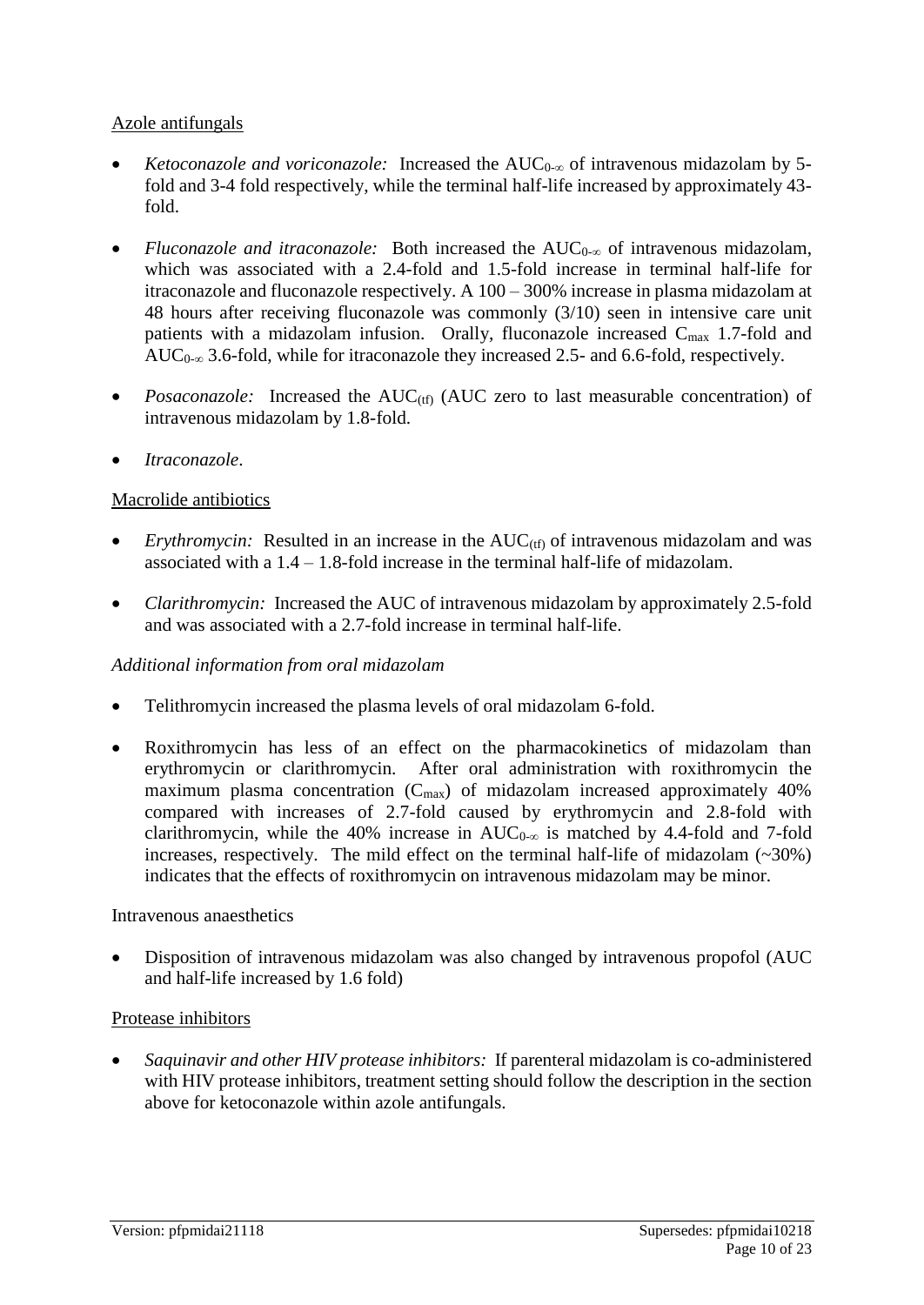• *HCV protease inhibitors:* Boceprevir and telaprevir reduce midazolam clearance. This effect resulted in a 3.4-fold increase of midazolam AUC after intravenous administration and prolonged its elimination half-life 4-fold.

#### Histamine receptor 2 antagonists

• *Cimetidine* increased the steady state plasma concentration of midazolam by 26%.

#### Calcium-channel blockers

• *Diltiazem:* After pretreatment with lorazepam and a single dose of diltiazem, on cessation of an intravenous infusion of midazolam, the AUC from cessation for 23 h increased approximately 25% and the terminal half-life was prolonged approximately 43%.

#### Additional information from oral midazolam

*Verapamil* increased the Cmax of oral midazolam 2-fold, while  $AUC_{0-\infty}$  increased 3- and 4-fold, respectively. The terminal-half-life of midazolam increased 41%.

#### Various drugs/Herbs

- *Atorvastatin:* Increased the AUC of intravenous midazolam by approximately 1.4-fold compared with control group.
- *Intravenous fentanyl* is a weak inhibitor of midazolam's elimination: AUC and half-life of i.v. midazolam were increased by 1.5-fold in presence of fentanyl.

#### *Additional information from oral midazolam*

- Fluvoxamine: Increased the AUC0-∞ and Cmax of oral midazolam 40% and doubled the terminal half-life.
- Nefazodone: Increased the  $AUC_{0-\infty}$  of oral midazolam 4.6-fold with an increase in Cmax of 1.8-fold and in terminal half-life of 1.6-fold.
- Tyrosine kinase inhibitors have been shown either in vitro (imatinib, lapatinib or after oral administration in vivo (idelalisib) to be potent inhibitors of CYP3A4. After concomitant administration of idelalisib, oral midazolam exposure was increased on average 5.4-fold.
- NK1 receptor antagonists (aprepitant, netupitant, casoprepitant): Dose-dependently increased the AUC of oral midazolam up to approximately 2.5-3.5 fold and increased terminal half-life by approximately 1.5-2 fold.
- NK1 receptor antagonists (aprepitant, netupitant, casoprepitant): dose-dependently increased the AUC of oral midazolam up to approximately 2.5-3.5 fold and increased terminal half-life by approximately 1.5-2 fold.
- Chlorzoxazone: Decreased the ratio of the CYP3A-generated metabolite  $\alpha$ hydroxymidazolam to midazolam, indicating a CYP3A-inhibiting effect of chlorzoxazone.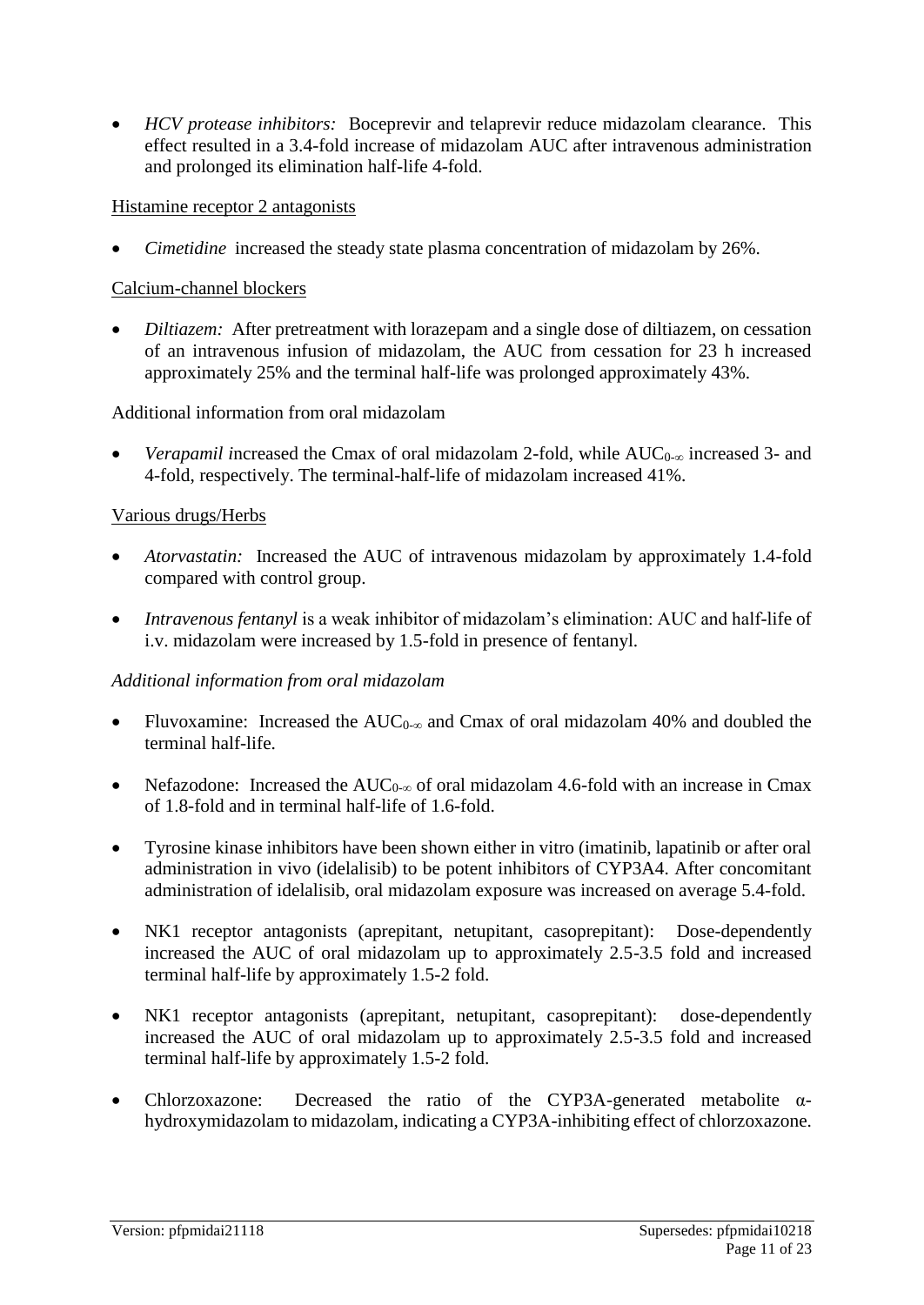• For a number of drugs or herbal medicines, a weak interaction with midazolam's elimination was observed with concomitant changes in its exposure (< 2-fold change in AUC) (bicalutamide, everolimus, cyclosporine, simeprevir, propiverine, berberine as also contained in goldenseal). These weak interactions are expected to be further attenuated after intravenous administration.

#### **Drugs that induce CYP3A**

- Rifampicin (600 mg o.d.) decreased the AUC of intravenous midazolam by approximately 60% after 7 days. The terminal half-life decreased by approximately 50 - 60%.
- Ticagrelor is a weak CYP3A activator in vitro but has only small effects on intravenously administered midazolam (-12%) and 4-hydoxy-midazolam (-23%) exposures.

#### *Additional information from oral midazolam*

- Carbamazepine and phenytoin: Repeat dosages of carbamezepine or phenytoin resulted in a decrease in the AUC and  $C_{\text{max}}$  of oral midazolam by over 90% and a shortening of the terminal half-life by almost 60%.
- The very strong CYP3A4 induction seen after mitotane or enzalutamide resulted in a profound and long-lasting decrease of midazolam levels in cancer patients. AUC of orally administered midazolam was reduced to 5% and 14% of normal values respectively.
- Clobazam and Efavirenz: are weak inducers of midazolam metabolism and reduce the AUC of the parent compound by approximately 30%. There is a resulting 4-5-fold increase in the ratio of the active metabolite  $(\alpha$ -hydroxy-midazolam) to the parent compound but the clinical significance of this is unknown.
- Vemurafenib modulates CYP isozymes and inhibits CYP3A4 mildly: Repeat-dose administration resulted in a mean decrease of oral midazolam exposure of 39% (up to 80% in individuals).

#### **Herbs and food**

- *Echinacea purpurea root extract:* Decreased the AUC of intravenous midazolam 20% and was associated with a decrease in half-life of approximately 42%.
- *St John's wort:* Decreased the AUC of intravenous midazolam by approximately 20% and AUC of oral midazolam by 50% with Cmax decreased by  $40 - 50$ %. It was associated with a decrease in terminal half-life by approximately 16 - 19%.

#### *Additional information from oral midazolam*

• Quercetin (also contained in Gingko biloba) and Panax ginseng both have weak enzyme inducing effects and reduced exposure to midazolam after its oral administration to the extent of 20-30%.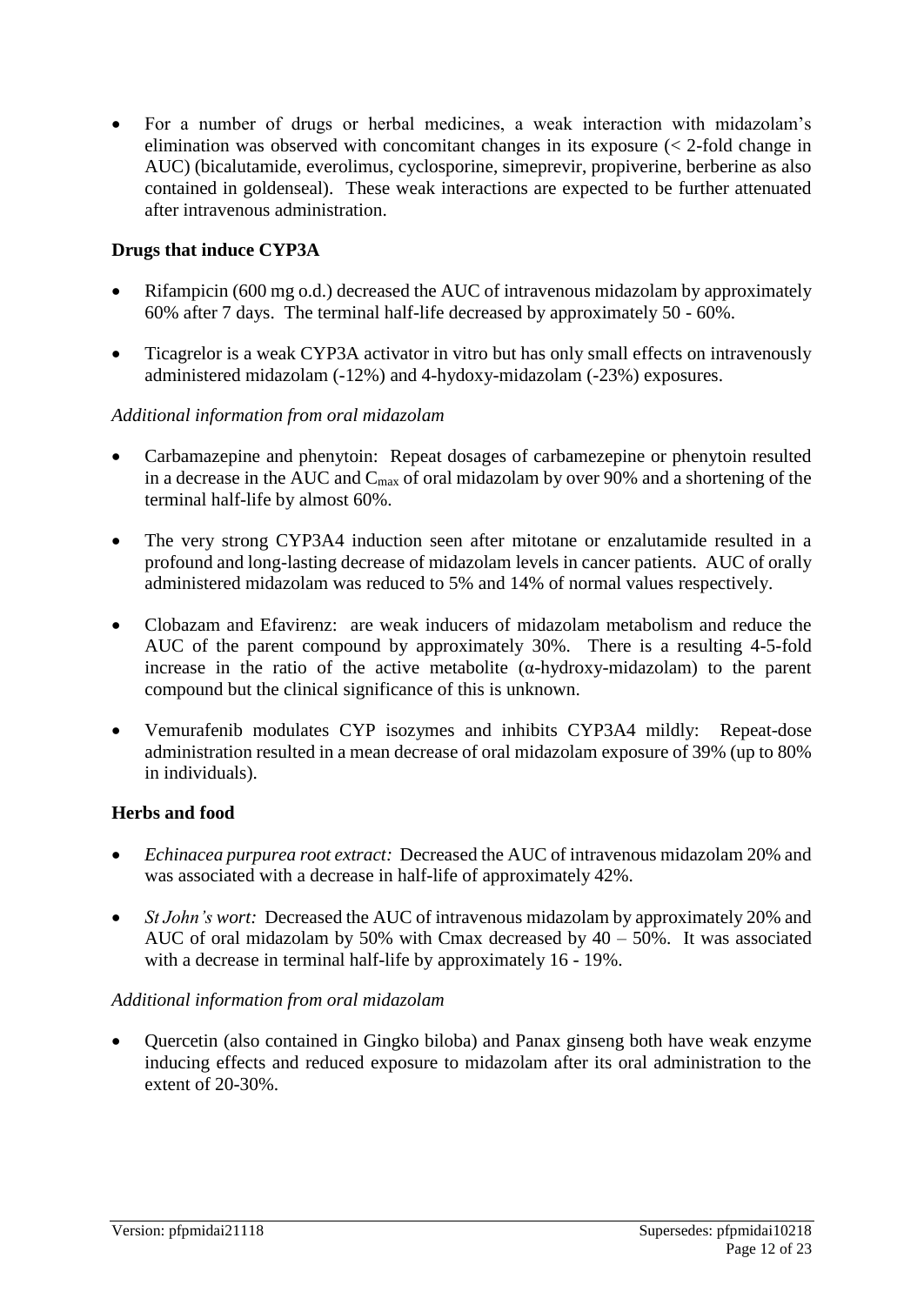#### **Acute protein displacement**

• *Valproic acid:* Increased concentrations of free midazolam due to displacement from plasma protein binding sites by valproic acid cannot be excluded although the clinical relevance of such an interaction is not known.

#### **Pharmacodynamic Drug-Drug Interactions (DDI)**

The co-administration of midazolam with other sedative/hypnotic agents, including alcohol, is likely to result in increased sedative/hypnotic effects. Examples include opiates/opioids (when they are used as analgesics, antitussives or substitutive treatments), antipsychotics, other benzodiazepines (used as anxiolytics or hypnotics), barbiturates, propofol, ketamine, etomidate, sedative antidepressants, antihistaminics and centrally acting antihypertensive drugs. Midazolam decreased the minimum alveolar concentration (MAC) of Halothane.

Enhanced effects such as sedation and cardio-respiratory depression may also occur when midazolam is co-administered with any centrally acting depressants including alcohol. Therefore, adequate monitoring of vital signs should be established. Alcohol should be avoided in patients receiving midazolam (see Section 4.4 Special warnings and precautions for use and Section 4.9 Overdose for warning of other CNS depressants, including alcohol).

The sedative effect of intravenous midazolam is likely to be potentiated when either lignocaine or bupivacaine are administered intramuscular,

Physostigmine: may reverse the hypnotic effects of midazolam.

Caffeine: may reverse the sedative effect of midazolam.

### **4.6 Fertility, pregnancy and lactation**

#### **Effects on fertility**

A reproduction study in male and female rats did not show any impairment of fertility at dosages up to 10 times the human intravenous dose of 0.35mg/kg.

#### **Use in pregnancy**

Pregnancy: Category C

Benzodiazepines should be avoided during pregnancy unless there is no safer alternative. Midazolam crosses the placenta and other benzodiazepines given in the last weeks of pregnancy or at high doses during labour have resulted in neonatal CNS depression and can be expected to cause irregularities in the foetal heart rate, hypothermia, hypotonia, poor sucking and moderate respiratory depression due to the pharmacological action of the product. Moreover, infants born to mothers who received benzodiazepines chronically during the latter stage of pregnancy may have developed physical dependence, and may be at some risk of developing withdrawal symptoms in the postnatal period. Midazolam is therefore not recommended for obstetric use.

Teratological studies with midazolam in a number of animal species have not shown association between administration of the drug and disturbances of fetal development, nor has clinical experience so far yielded any evidence of such an association. However, like any other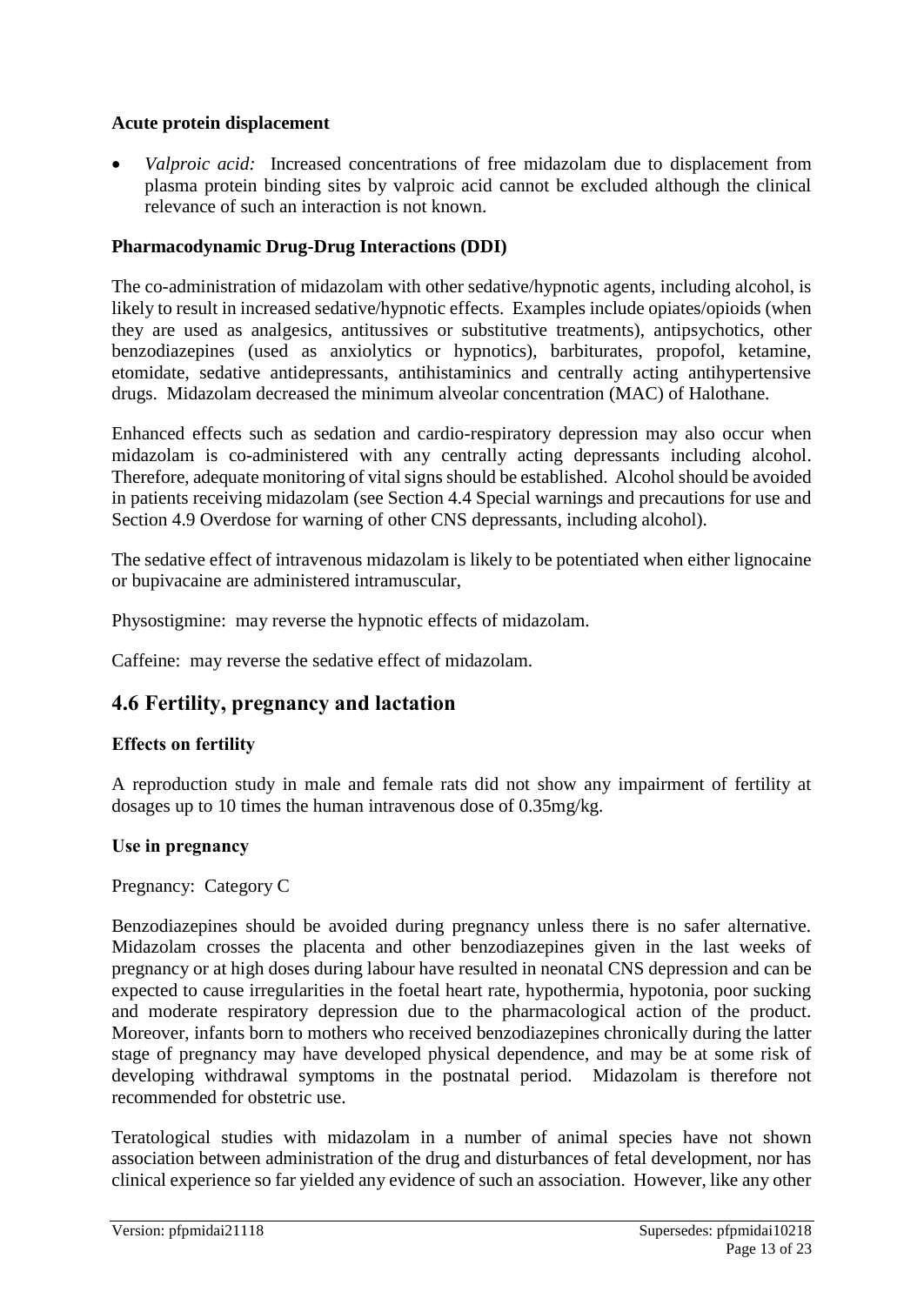drug, midazolam should not be used in the first three months of pregnancy unless considered absolutely necessary by the physician.

Published animal studies of some anaesthetic/analgesic/sedation drugs have reported adverse effects on brain development in early life and late pregnancy.

Published studies in pregnant and juvenile animals demonstrate that the use of anaesthetic/analgesic and sedation drugs that block NMDA receptors and/or potentiate GABA activity during the period of rapid brain growth or synaptogenesis may result in neuronal and oligodendrocyte cell loss in the developing brain and alterations in synaptic morphology and neurogenesis when used for longer than 3 hours. These studies included anaesthetic agents from a variety of drug classes.

An increased risk of congenital malformation associated with the use of benzodiazepines during the first trimester of pregnancy has been suggested.

#### **Use in lactation**

There is evidence that midazolam is excreted in breast milk and its effects on the new born are not known. Therefore midazolam is not recommended for use in nursing mothers.

### **4.7 Effects on ability to drive and use machines**

After administration of midazolam, patients should not be discharged from hospital for at least three hours and then, if possible, only if accompanied by a responsible person. The decision as to when patients may again engage in activities requiring complete mental alertness, operate hazardous machinery or drive a motor vehicle must be individualised. Gross tests of recovery from the effects of midazolam cannot be relied upon to predict reaction time under stress. When midazolam is used with other drugs during anaesthesia, the contribution of these can vary and should be considered accordingly.

Patients should be warned to take extra care as a pedestrian and not to drive a vehicle or operate machinery until effects such as drowsiness, have subsided or until the day after anaesthesia and surgery, whichever is longer. The physician should decide when activities such as driving a vehicle or operating a machine may be resumed. The patient's attendants should be made aware that anterograde amnesia may persist longer than the sedation and therefore patients may not carry out instructions even though they appear to acknowledge them. If sleep duration is insufficient or alcohol is consumed, the likelihood of impaired alertness may be increased (see Section 4.5 Interactions with other medicines and other forms of interactions).

### **4.8 Adverse effects (undesirable effects)**

Fluctuations in vital signs that have been noted following parenteral administration of midazolam include:

- respiratory depression (22.9% following intravenous administration and 10.8% of patients following intramuscular administration)
- apnoea (19% following intravenous administration)
- variations in blood pressure and pulse rate.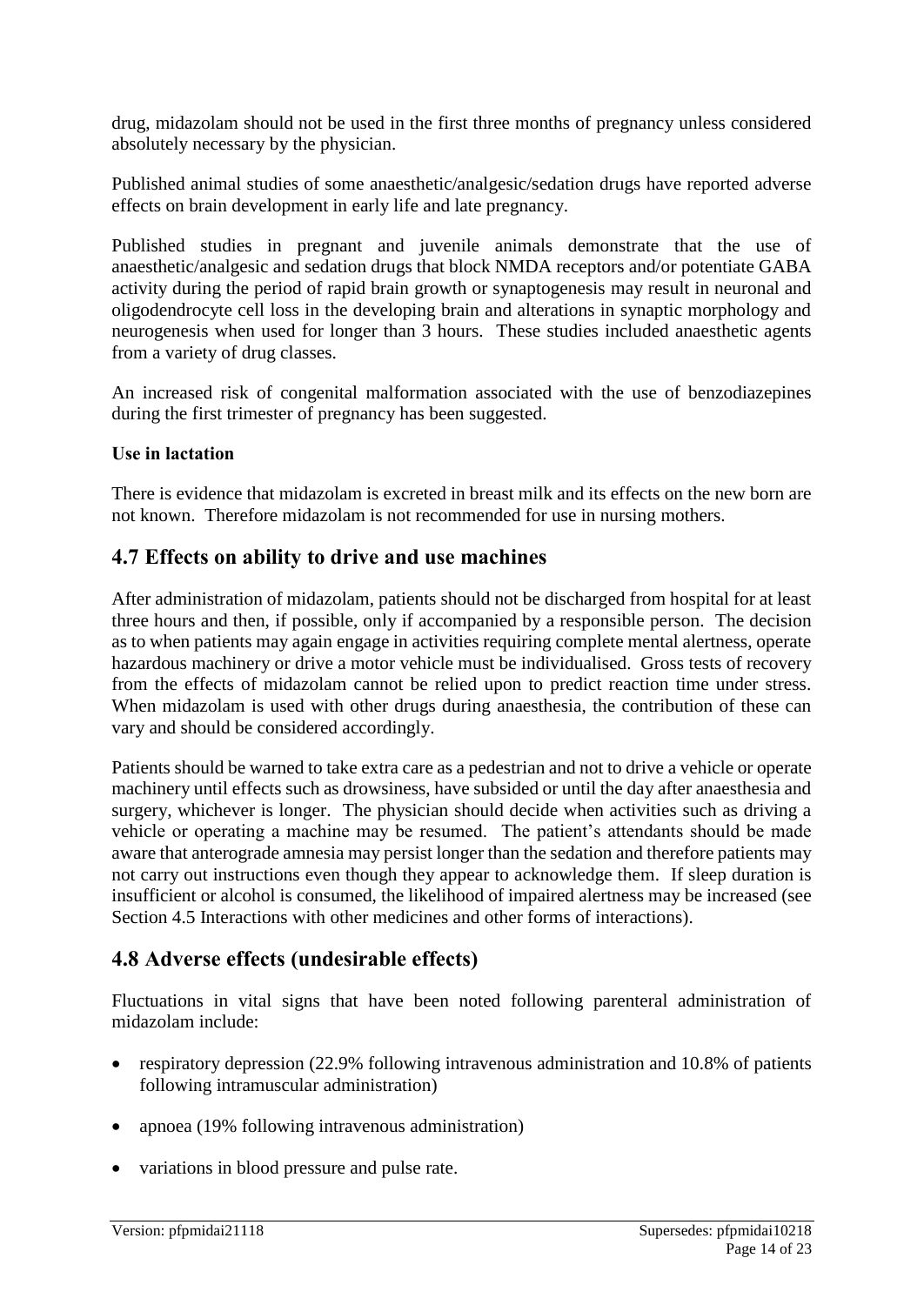These common occurrences during anaesthesia and surgery are affected by the lightening or deepening of anaesthesia, instrumentation, intubation and use of concomitant drugs. Administration of intramuscular midazolam to elderly and/or higher risk surgical patients has been associated with rare reports of death under circumstances compatible with cardiorespiratory depression. In most of these cases, the patients also received other central nervous system depressants capable of depressing respiration, especially opioid analgesics (see also Section 4.2 Dose and method of administration).

#### **The following additional adverse effects were reported after intramuscular administration:**

- local effects at intramuscular injection site: pain  $(3.7\%)$
- headache  $(1.3\%)$
- $\bullet$  induration  $(0.5\%)$
- redness  $(0.5\%)$
- muscle stiffness  $(0.3\%)$

#### **The following additional adverse effects were reported subsequent to intravenous administration:**

- local effects at the intravenous site: tenderness (7%)
- pain during injection (6.2%)
- hiccough  $(5.5\%)$
- redness  $(3.8\%)$
- nausea (3%)
- vomiting  $(2.9\%)$
- coughing  $(1.9\%)$
- $\bullet$  induration  $(1.9\%)$
- drowsiness  $(1.3\%)$
- oversedation (1%)
- phlebitis  $(0.5\%)$

#### **Post-marketing experience**

The following adverse effects have been reported.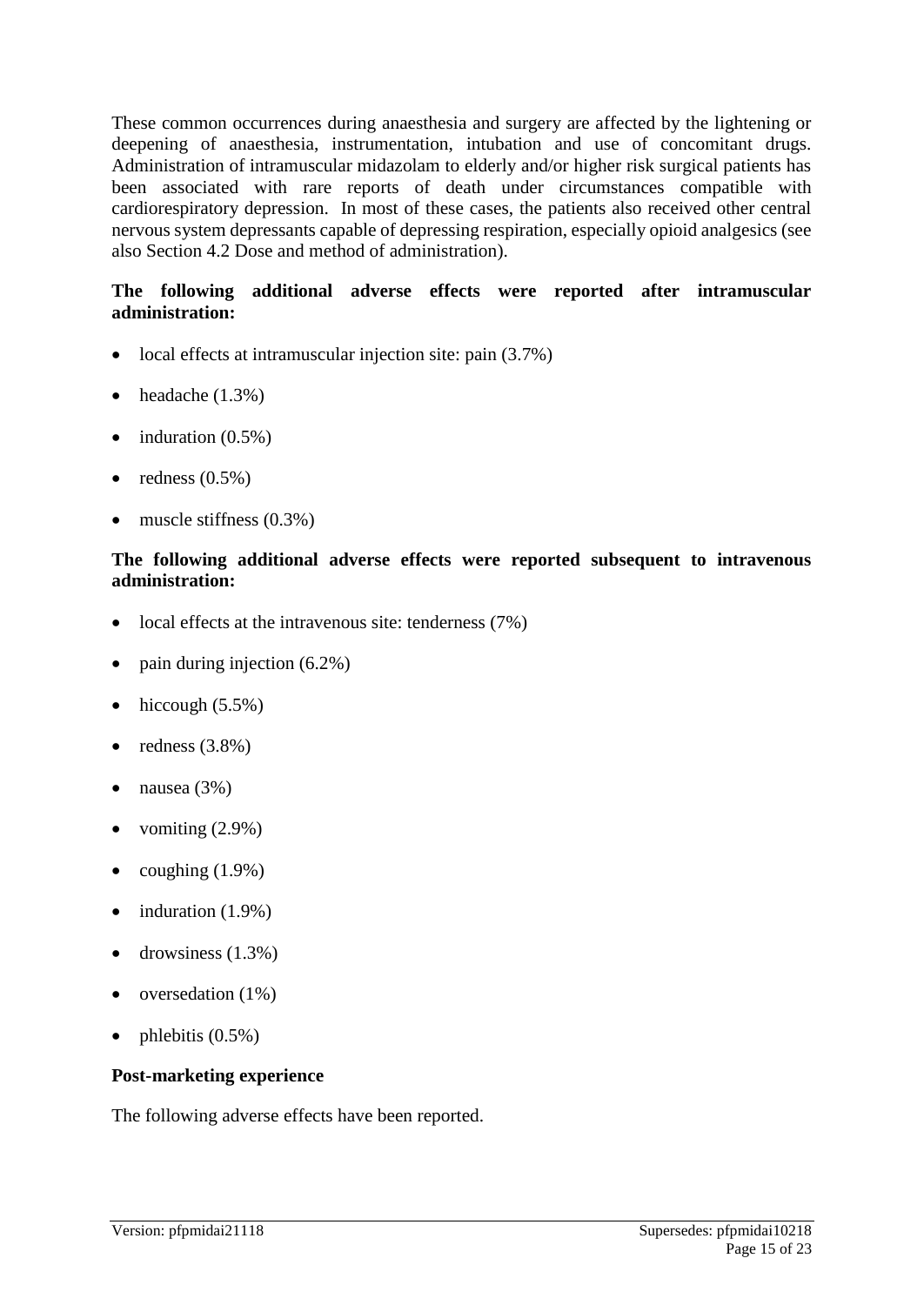**Immune System Disorders: Generalised hypersensitivity:** Generalised hypersensitivity including anaphylactic reactions, cardiovascular reactions, bronchospasm, and skin reactions has been reported, angioedema, anaphylactic shock.

**Psychiatric disorders**: Euphoria, grogginess, emergence delirium, prolonged emergence from anaesthesia, dreaming during emergence, paresthesia, confusional state, disorientation, emotional and mood disturbances, hallucinations, dysphoria, changes in libido.

Paradoxical reactions such as restlessness, agitation, irritability, involuntary movements (including tonic/clonic movements and muscle tremor), hyperactivity, nervousness, hostility, anger, rage reaction, aggressiveness, anxiety, nightmares, abnormal dreams, hallucinations, psychoses, inappropriate behaviour and other adverse behavioural effects, argumentativeness, nervousness, anxiety, irritability, tension, mood changes, restlessness, paroxysmal excitement and assault, have been reported, particularly among children and the elderly. In these cases, discontinuation of the drug should be considered.

**Dependence**: Use of midazolam, even in therapeutic doses, may lead to the development of physical dependence. After prolonged intravenous administration, discontinuation, especially abrupt discontinuation of the product, may be accompanied by withdrawal symptoms including withdrawal convulsions. Abuse has been reported in poly-drug abusers.

**Nervous system disorder**: Prolonged sedation, decreased alertness, headache, dizziness, ataxia, dreaming during sleep, sleep disturbance, insomnia, athetoid movements, slurred speech, dysphonia, parasthesia, postoperative sedation, anterograde amnesia, the duration and risk of which is directly related to the administered dose, with the risk increasing at higher doses. Anterograde amnesia may still be present at the end of the procedure and in isolated cases prolonged amnesia has been reported.

Convulsions have been reported in premature infants and neonates.

**Cardiac disorders**: Severe cardio-respiratory adverse effects have occurred on rare occasions. These have included cardiac arrest, hypotension, bradycardia, vasodilating effects, bigeminy, premature ventricular contractions, tachycardia, nodal rhythm, cardiovascular collapse, and vasovagal episode. Life-threatening incidents are more likely to occur in adults over 60 years of age and those with pre-existing respiratory insufficiency or impaired cardiac function, particularly when the injection is given too rapidly or when a high dosage is administered (see Section 4.4 Special warnings and precautions for use).

**Respiratory disorders**: Larynogspasm, bronchospasm, tachypnoea, severe cardio-respiratory adverse effects have occurred on rare occasions. These have included respiratory depression, apnoea, respiratory arrest, dyspnoea, laryngospasm, hyperventilation, wheezing, shallow respirations, airway obstruction, tachyponea. Life-threatening incidents are more likely to occur in adults over 60 years of age and those with pre-existing respiratory insufficiency or impaired cardiac function, particularly when the injection is given too rapidly or when a high dosage is administered (see Section 4.4 Special warnings and precautions for use). Coughing, hiccoughs.

**Gastrointestinal System Disorders:** Nausea, vomiting, constipation, dry mouth, acid taste, retching, excessive salivation.

**Skin and Appendages Disorders:** Skin rash, urticaria, pruritus.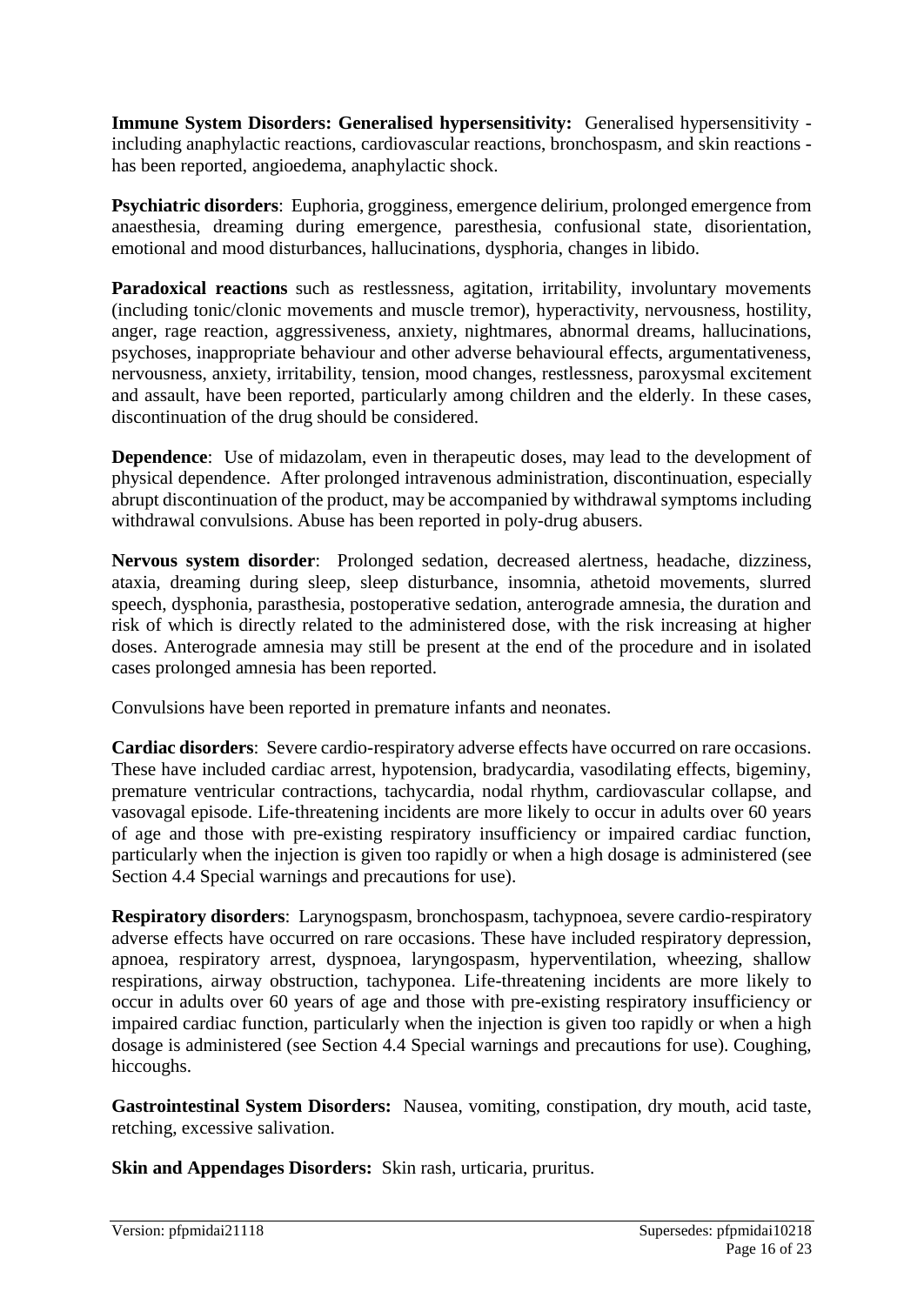**General and Application Site Disorders:** Erythema and pain on injection site, redness, tenderness, induration, thrombophlebitis, thrombosis, hives, hive-like elevation at injection site, swelling or feeling of burning, warmth or coldness at injection site.

*Ophthalmic Disorders:* Blurred vision, diplopia, nystagmus, pinpoint pupils, cyclic movements of eyelids, difficulty in focusing.

*Miscellaneous:* Yawning, lethargy, chills, weakness, continued phonation, ears blocked, loss of balance, light-headedness, toothache, faint feeling, haematoma.

**Injury, Poisoning and Procedural Complications:** There have been reports of falls and fractures in benzodiazepine users. The risk is increased in those taking concomitant sedatives (including alcoholic beverages) and in the elderly.

#### **Reporting suspected adverse effects**

Reporting suspected adverse reactions after registration of the medicinal product is important. It allows continued monitoring of the benefit-risk balance of the medicinal product. Healthcare professionals are asked to report any suspected adverse reactions at [www.tga.gov.au/reporting](http://www.tga.gov.au/reporting-problems)[problems.](http://www.tga.gov.au/reporting-problems)

### **4.9 Overdose**

#### **Signs and symptoms**

Overdosage of benzodiazepines is usually manifested by degrees of central nervous system depression ranging from drowsiness to coma. Overdose of midazolam is seldom lifethreatening if the medicine is taken alone, but in mild cases, may lead to symptoms including drowsiness, mental confusion and lethargy. In more serious cases, symptoms may include ataxia, areflexia, apnoea, hypotonia, hypotension, respiratory depression, coma, cerebrovascular perfusion and very rarely death. Coma may be more protracted and cyclical, particularly in elderly patients. Benzodiazepine respiratory depressant effects are more serious in patients with respiratory disease.

Benzodiazepines increase the effects of other central nervous system depressants, including alcohol. When combined with other CNS depressants, the effects of overdosage are likely to be severe and may prove fatal.

#### **Recommended treatment**

Treatment of midazolam overdosage is the same as that followed for overdosage with other benzodiazepines. Respiration, pulse rate and blood pressure should be monitored and general supportive measures should be employed as indicated by the patient's clinical state. If the overdosage is known to be small, observation of the patient and monitoring of their vital signs only may be appropriate. In adults or children who have taken an overdose of benzodiazepines within 1 - 2 hours, consider activated charcoal with airway protection if indicated.

If CNS depression is severe consider the use of flumazenil, a benzodiazepine antagonist. This should only be administered under closely monitored conditions. It has a short half-life (about an hour), therefore patients administered flumazenil will require monitoring after its effects have worn off. Flumazenil may precipitate seizures and is contraindicated in the presence of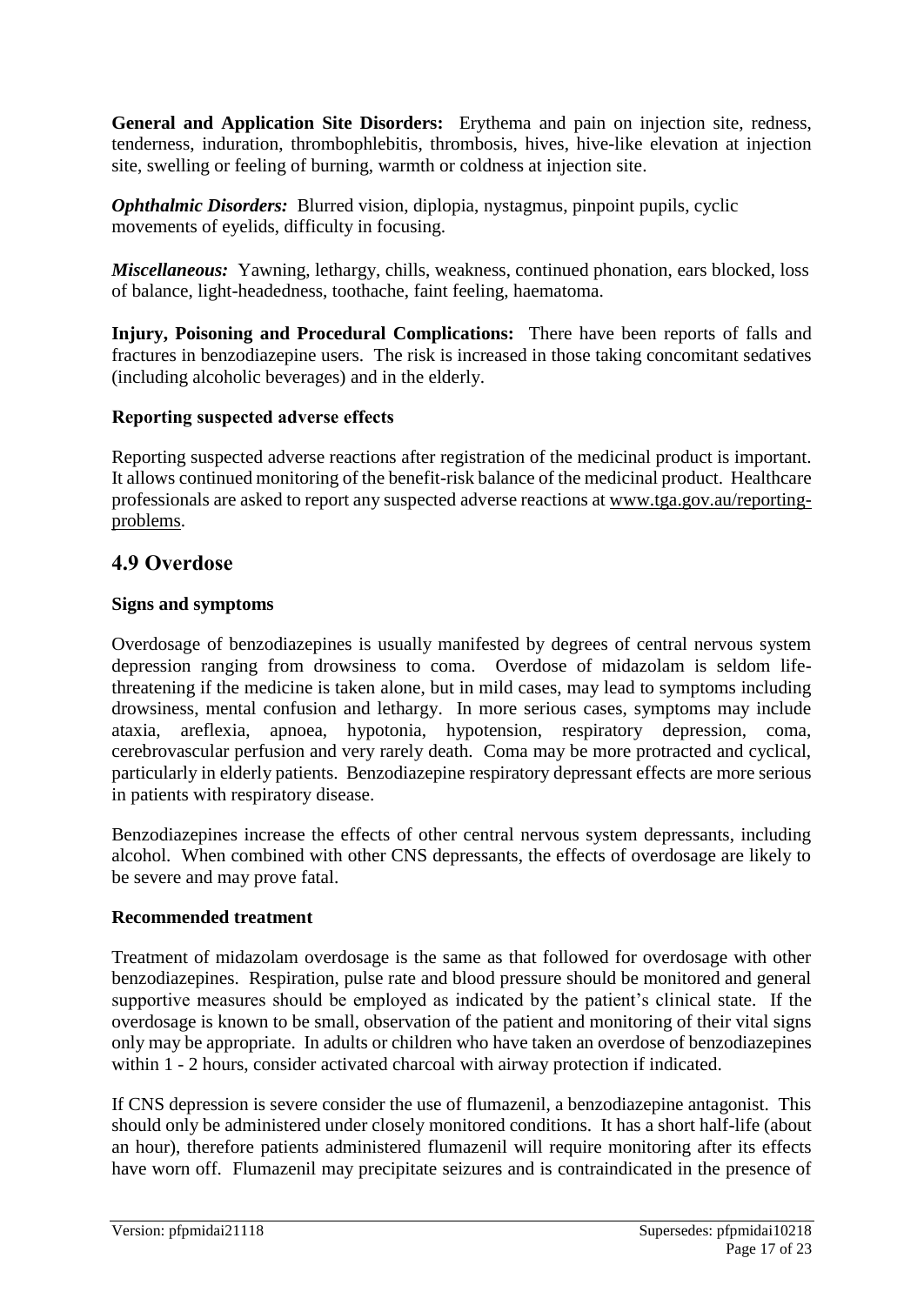medicines that reduce seizure threshold (e.g. tricyclic antidepressants) and epileptic patients who have been treated with benzodiazepines. Refer to the prescribing information for flumazenil, for further information on the correct use of this medicine.

Hypotension may be combated by the judicious use of other accepted antihypotensive measures.

Haemoperfusion and haemodialysis are not useful in benzodiazepine intoxication.

Hepatic function should be monitored.

For information on the management of overdose, contact the Poisons Information Centre on 13 11 26 (Australia).

# **5. PHARMACOLOGICAL PROPERTIES**

### **5.1 Pharmacodynamic properties**

Class of drug: Benzodiazepine.

Midazolam is a short-acting central nervous system depressant which induces sedation, hypnosis, amnesia and anaesthesia. As with all benzodiazepines, Midazolam will also induce muscle relaxation. Pharmacokinetic and pharmacodynamic data in chronic intravenous usage are not available beyond 15 days.

### **Mechanism of action**

The mechanism of action of the benzodiazepines is under continuous investigation. Benzodiazepines appear to intensify the physiological inhibitory mechanisms mediated by gamma-aminobutyric acid (GABA), the most common inhibitory neurotransmitter in the brain. The effects of midazolam on the CNS are dependent on the dose administered, the route of administration and the presence or absence of other premedications. Onset time of sedative effects after intramuscular administration is 15 minutes. Peak sedation occurs 30 to 60 minutes following injection.

When used intravenously (as a sedative for endoscopic or other short therapeutic or diagnostic procedures) the end point of slurred speech can be attained within 2.8 to 4.8 minutes, depending on the total dose administered and whether or not preceded by opioid premedication. The time to induction of anaesthesia for surgical procedures is variable occurring in approximately 1.5 minutes (0.3-8 minutes) when an opioid premedicant has been administered and in 2 to 2.5 minutes without premedication or with a sedative premedication.

Approximately two hours are required for full recovery from midazolam-induced anaesthesia. Duration of effect is dependent on the dose and other drugs used. Induction of anaesthesia is unsuccessful in approximately 14% of patients with midazolam alone but in only about 1% when given with an opioid.

At doses sufficient to induce sedation, intravenous midazolam decreases the sensitivity of the ventilatory response to elevated  $CO<sub>2</sub>$  tension in normal subjects and in those with chronic obstructive lung disease, who are at special risk of hypoxia. Sedation with midazolam has no adverse effects on pulmonary compliance and does not cause bronchoconstriction or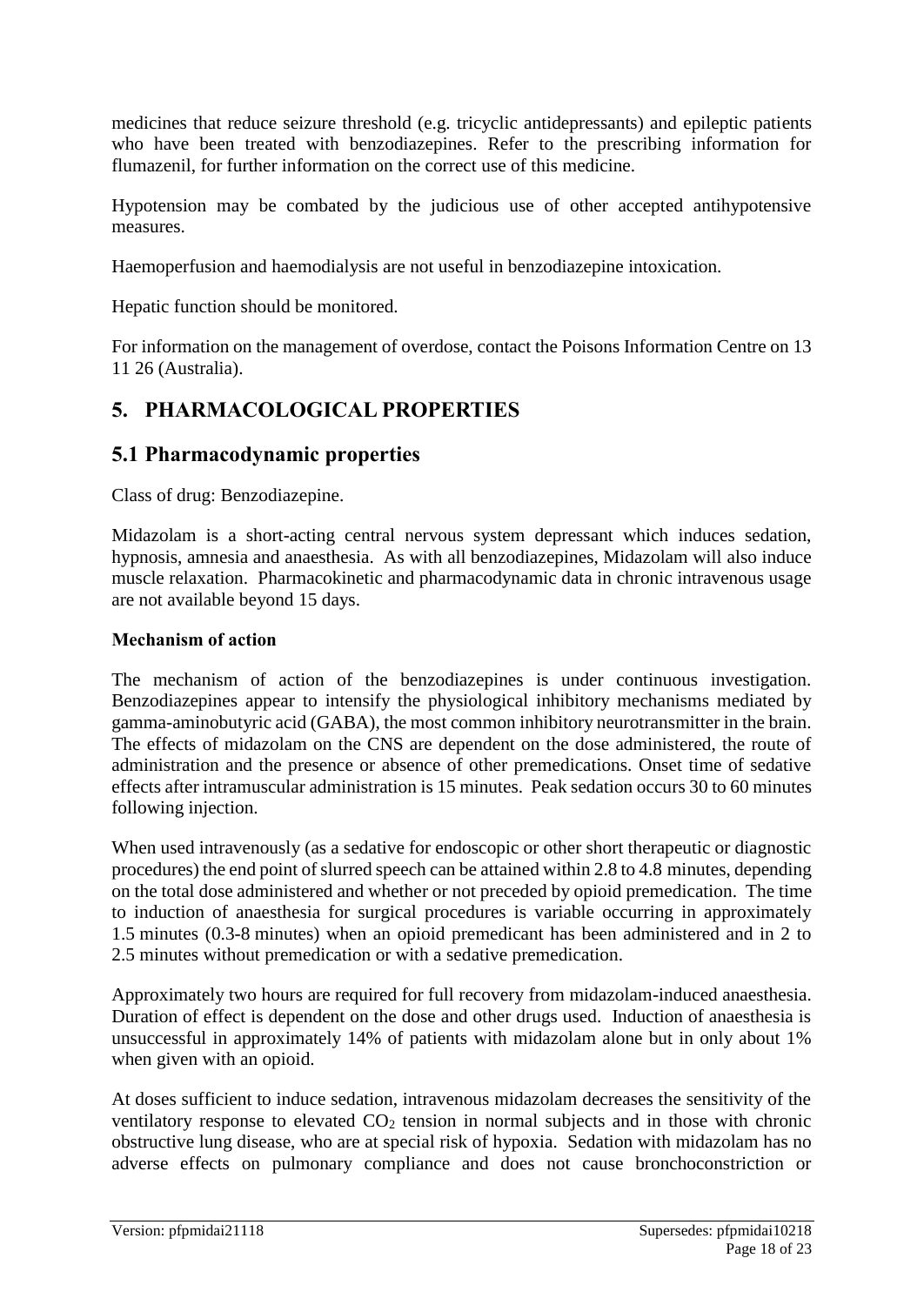significantly affect functional residual capacity or residual volume. Midazolam may cause a modest decrease in mean arterial pressure. Baroreceptor response is not affected and decreases in arterial pressure are accompanied by increases in heart rate. Intravenous midazolam at doses of 0.15 to 0.2 mg/kg did not have a deleterious effect on cardiac haemodynamics.

Intravenous administration of midazolam does not alter intracranial pressure unless the patient is intubated. As with thiopentone, the intracranial pressure rises during intubation. Cerebral blood flow may be reduced by up to 35%, which is of the same order as caused by equivalent doses of diazepam. The effect on cerebral metabolism is not clearly established.

Midazolam reduces the intraocular pressure to the same degree as thiopentone and diazepam. However, the increase in intraocular pressure after succinylcholine administration or endotracheal intubation is not prevented by midazolam, thiopentone or diazepam.

#### **Clinical trials**

No data available.

### **5.2 Pharmacokinetic properties**

#### **Absorption**

*Bioavailability:* The mean absolute bioavailability of midazolam following intramuscular administration is greater than 90%. The mean time of maximum midazolam plasma concentrations following intramuscular dosing occurs within 45 minutes post-administration. Peak concentrations of midazolam as well as 1-hydroxymethyl midazolam after intramuscular administration are about one-half of those achieved after equivalent intravenous doses.

#### **Distribution**

*Protein binding:* 97% of midazolam becomes bound to plasma proteins. The extent of protein binding does not vary in renal failure.

#### **Metabolism**

Less than 0.03% is excreted in the urine unchanged. The drug is rapidly metabolised to 1 hydroxymethyl midazolam which is conjugated with subsequent excretion in the urine. The elimination half-life of the active metabolite is similar to that of parent drug. The concentration of midazolam is 10 to 30 times greater than that of 1-hydroxymethyl midazolam.

#### **Excretion**

The pharmacokinetic profile of midazolam in man is linear over the 0.05 to 0.4 mg/kg dose range. In normal subjects the drug exhibited a short elimination half-life (1 to 2.8 hours) with a large volume of distribution (0.8 to 1.86 L/kg) and a rapid plasma clearance (0.24 to 0.73 L/hr/kg).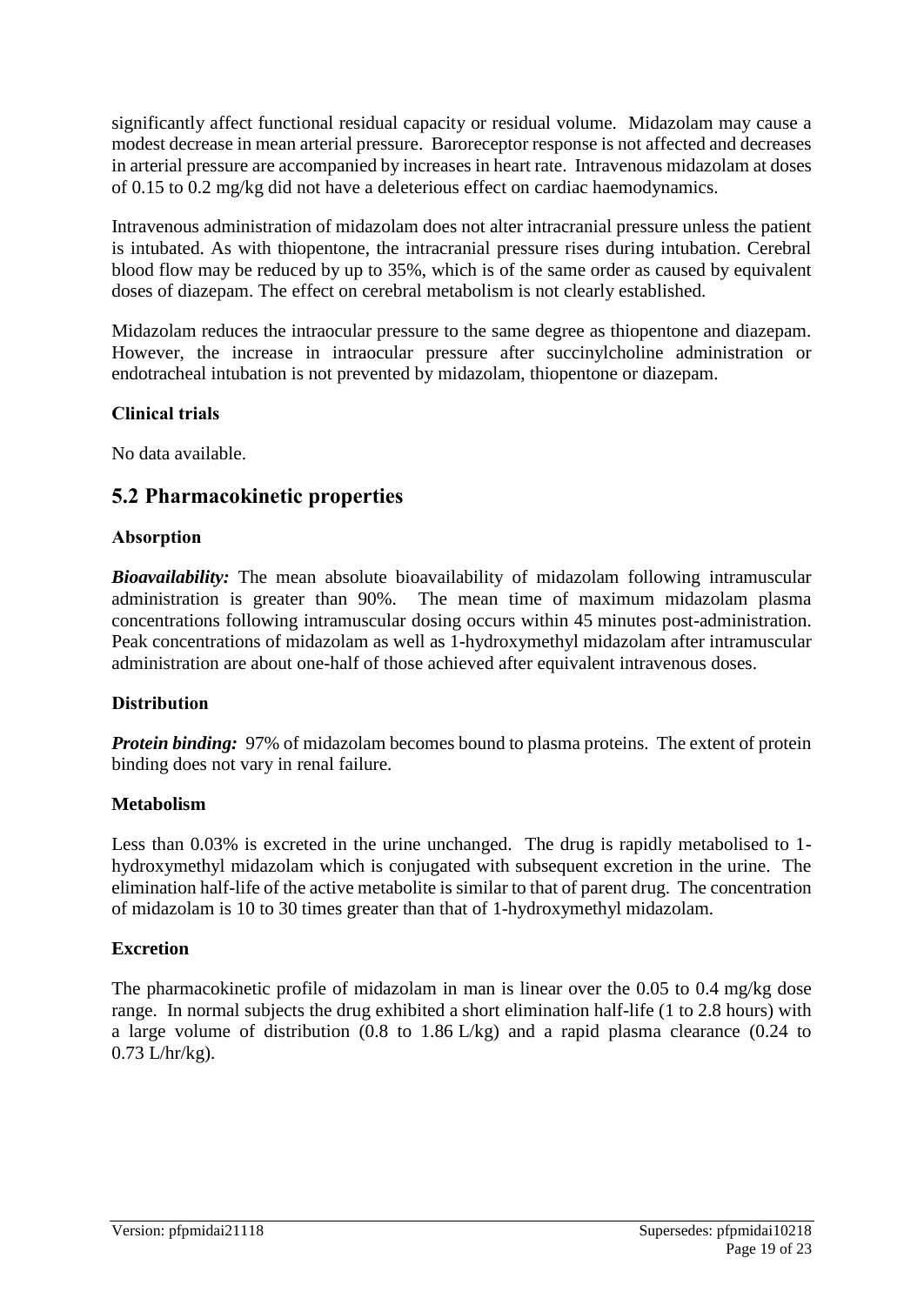#### **Pharmacokinetics in Special Populations**

#### *Renal impairment*

The free fraction of midazolam in chronic renal failure may be significantly higher than normal. After correcting for protein binding the pharmacokinetics of unbound midazolam is similar to that reported in healthy volunteers.

#### *Hepatic impairment*

The clearance in cirrhotic patients may be reduced and the elimination half-life may be longer when compared to those in healthy volunteers (see Sections 4.2 Dose and method of administration, Special dosage instructions and 4.4 Special warnings and precautions for use).

#### *Pharmacokinetics in special clinical situations*

In some intensive care and elderly patients given midazolam by intravenous infusion for prolonged sedation, the elimination half-life was found to increase by up to six times. Particular risk factors in the elderly include abdominal pathology, sepsis and poor renal function. In these patients infusion at an unchanged rate resulted in higher plasma levels at steady state. Consequently, the infusion rate should be reduced once a satisfactory clinical response has been obtained.

### **5.3 Preclinical safety data**

#### **Genotoxicity**

Midazolam did not have mutagenic activity in *Salmonella typhimurium* (5 bacterial strains), Chinese hamster lung cells (V79), human lymphocytes, or in the micronucleus test in mice.

#### **Carcinogenicity**

Midazolam maleate was administered with diet in mice and rats for two years at dosages of 1, 9 and 80mg/kg/day. In female mice in the highest dose group there was a marked increase in the incidence of hepatic tumours. In high dose male rats there was a small but statistically significant increase in benign thyroid follicular cell tumours. Dosages of 9 mg/kg/day of midazolam maleate do not increase the incidence of tumours. The pathogenesis of induction of these tumours is not known. These tumours were found after chronic administration, whereas human use will ordinarily be of single dose or of short duration.

### **6. PHARMACEUTICAL PARTICULARS**

#### **6.1 List of excipients**

Sodium Chloride

Hydrochloric acid (to produce hydrochloride)

Sodium Hydroxide

Water for injections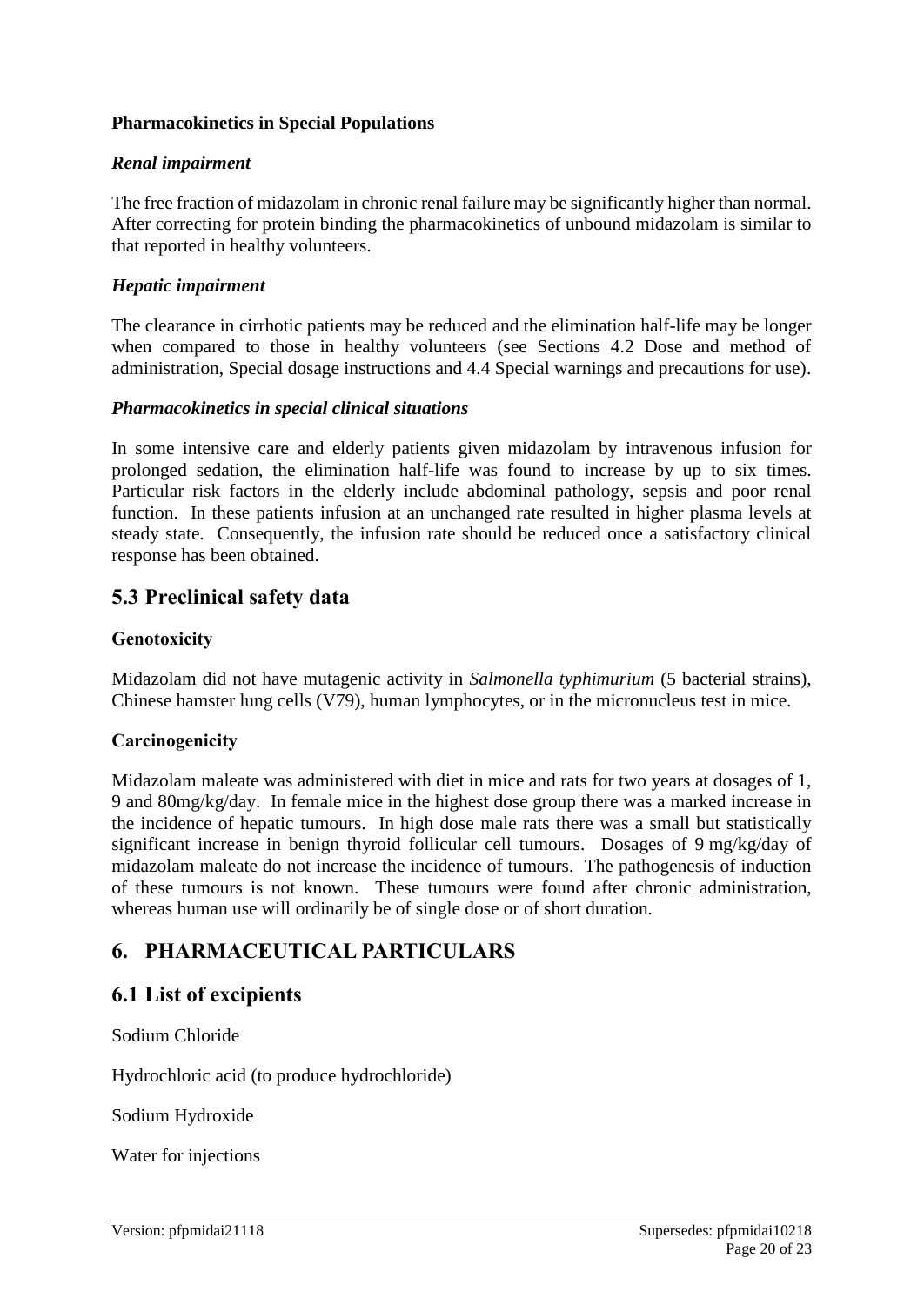# **6.2 Incompatibilities**

Incompatibilities were either not assessed or not identified as part of the registration of this medicine.

# **6.3 Shelf life**

In Australia, information on the shelf life can be found on the public summary of the Australian Register of Therapeutic Goods (ARTG). The expiry date can be found on the packaging.

### **6.4 Special precautions for storage**

Store below 25°C. Protect from light. Protect packaging against any physical damage.

Unopened ampoules will be suitable for use for up to 8 months after the foil sachet has been opened, if protected from light.

### **6.5 Nature and contents of container**

Midazolam Injection 5mg in 1mL (sterile) Steriluer® Plastic Ampoule (2 x 5 pack)

Midazolam Injection 15mg in 3mL (sterile) Steriluer<sup>®</sup> Plastic Ampoule (5 pack)<sup> $\pm$ </sup>

Midazolam Injection 5mg in 5mL (sterile) Steriluer® Plastic Ampoule (2 x 5 pack)

Midazolam Injection 50mg in 10mL (sterile) Steriluer® Plastic Ampoule (5 pack)

<sup>±</sup>Not available in Australia.

# **6.6 Special precautions for disposal**

In Australia, any unused medicine or waste material should be disposed of in accordance with local requirements.

# **6.7 Physicochemical properties**

**Chemical structure** 



Midazolam is a benzodiazepine from the imidazobenzodiazepine group. Its chemical name is 8-chloro-6- (2-fluorophenyl)-1-methyl-4H-imidazo [1,5-a][1,4] benzodiazepine. It is a white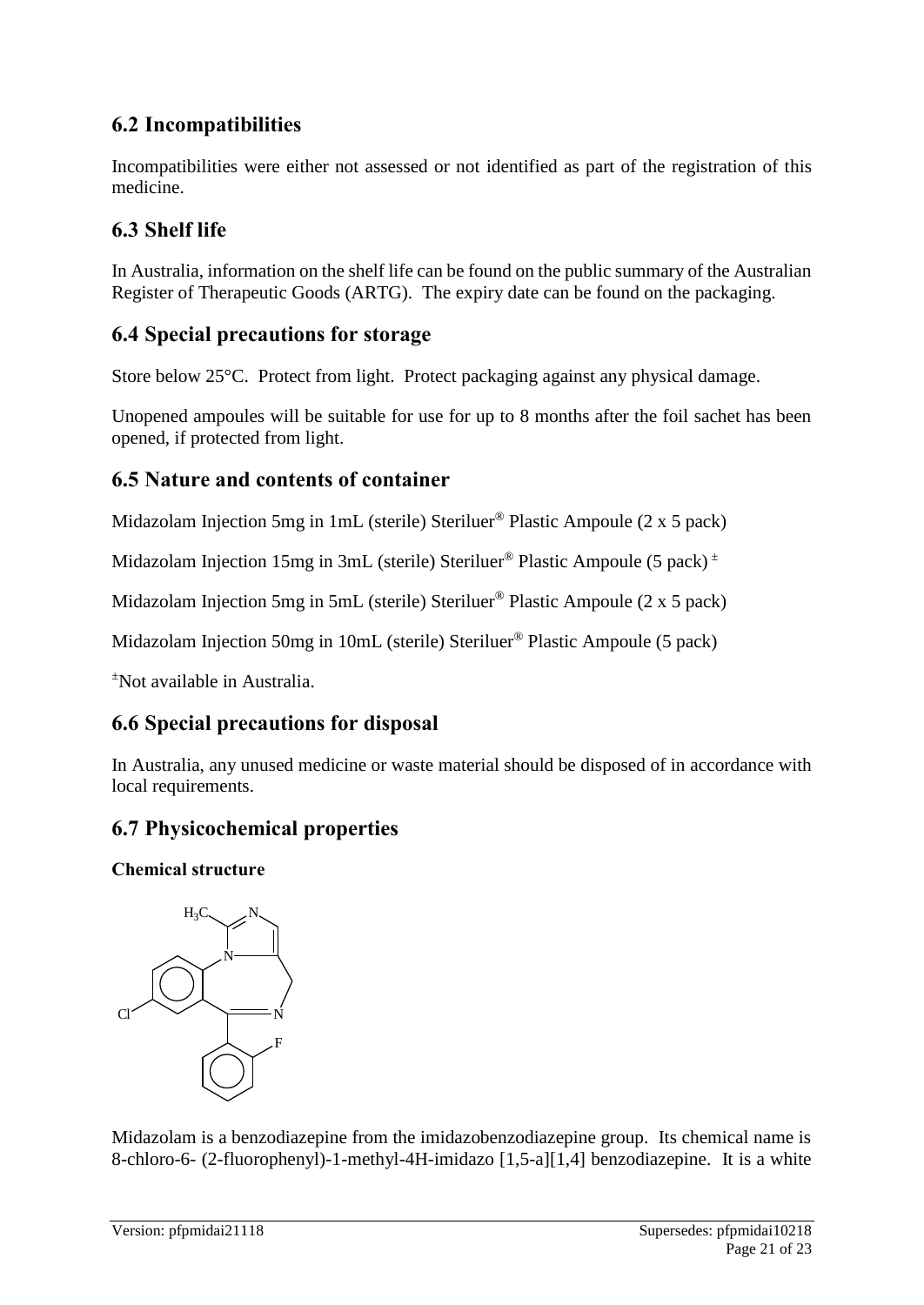or yellowish crystalline powder, practically insoluble in water, freely soluble in acetone and alcohol, soluble in methanol.

Molecular Formula:  $C_{18}H_{13}CIFN_3$ 

Molecular Weight: 325.8

#### **CAS number**

59467-70-8

### **7. MEDICINE SCHEDULE (POISONS STANDARD)**

Prescription Only Medicine –S4 (Australia)

### **8. SPONSOR**

Pfizer Australia Pty Ltd

Level 17, 151 Clarence Street

Sydney NSW 2000

Toll Free Number: 1800 675 229

[www.pfizer.com.au](http://www.pfizer.com.au/)

#### **Manufacturer**

Pfizer (Perth) Pty Limited

ABN 32 051 824 956

15 Brodie Hall Drive

Bentley WA 6102 Australia.

### **9. DATE OF FIRST APPROVAL**

24 December 1999

### **10. DATE OF REVISION**

21 December 2018

®Registered trademark

Steriluer<sup>®</sup> is a plastic ampoule produced by Pfizer.